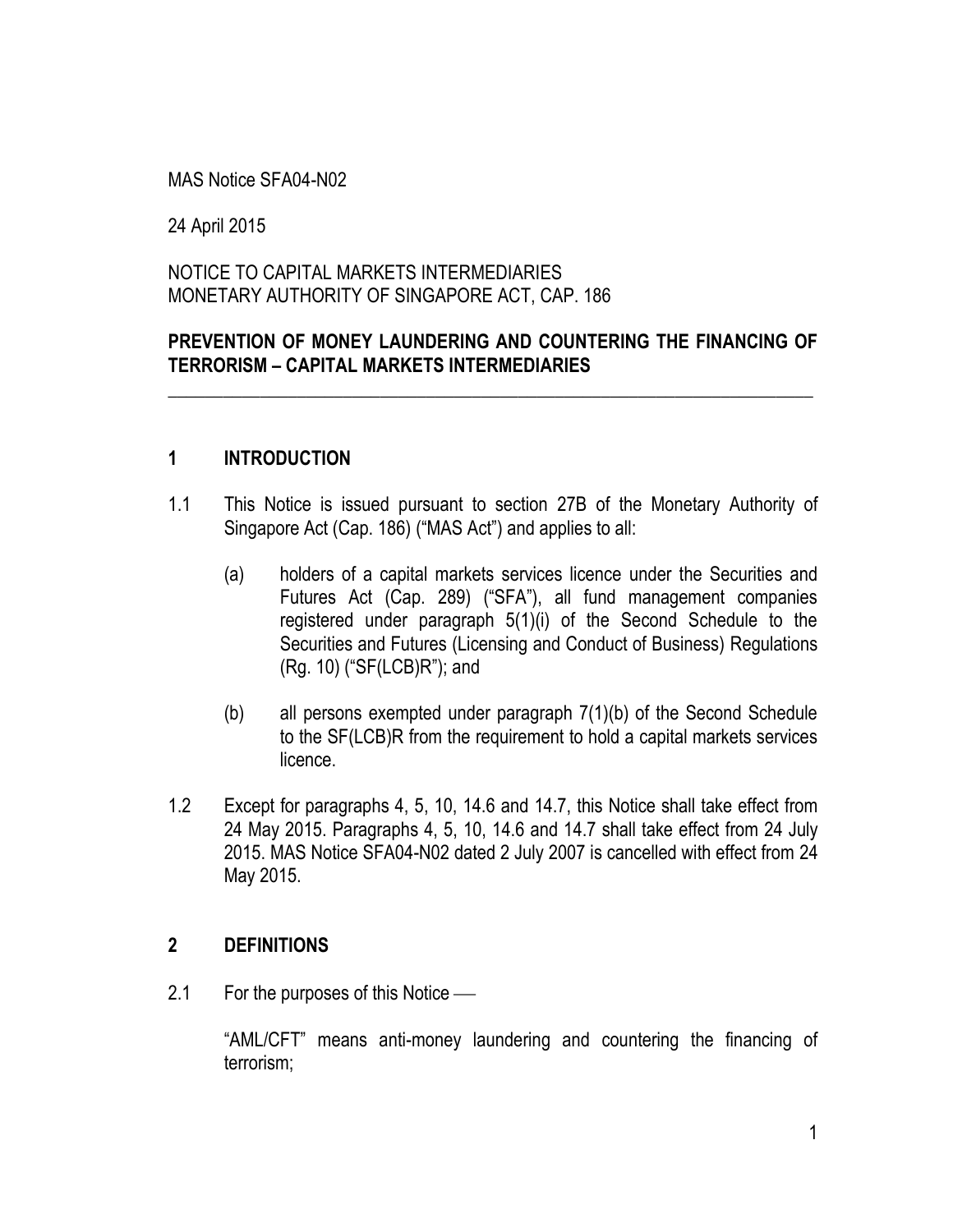"Authority" means the Monetary Authority of Singapore;

"beneficial owner", in relation to a customer of a CMI, means the natural person who ultimately owns or controls the customer or the natural person on whose behalf a transaction is conducted or business relations are established, and includes any person who exercises ultimate effective control over a legal person or legal arrangement, but shall not include a natural person who is considered a customer of the CMI under subparagraph (c) of the definition of "customer" in this Notice;

"business relations" means

- (a) the opening or maintenance of an account by the CMI in the name of;
- (b) the provision of financial advice by the CMI to; or
- (c) the provision of fund management services by the CMI to,

a person (whether a natural person, legal person or legal arrangement);

"CDD measures" or "customer due diligence measures" means the measures required by paragraph 6;

"CDSA" means the Corruption, Drug Trafficking and Other Serious Crimes (Confiscation of Benefits) Act (Cap. 65A);

"CMI" means a person holding a capital markets services licence under the SFA, a fund management company registered under paragraph 5(1)(i) of the Second Schedule to the SF(LCB)R or a person exempted from the requirement to hold such a licence under paragraph 7(1)(b) of the Second Schedule to the SF(LCB)R;

"connected party"

- (a) in relation to a legal person (other than a partnership), means any director or any natural person having executive authority in the legal person;
- (b) in relation to a legal person that is a partnership, means any partner or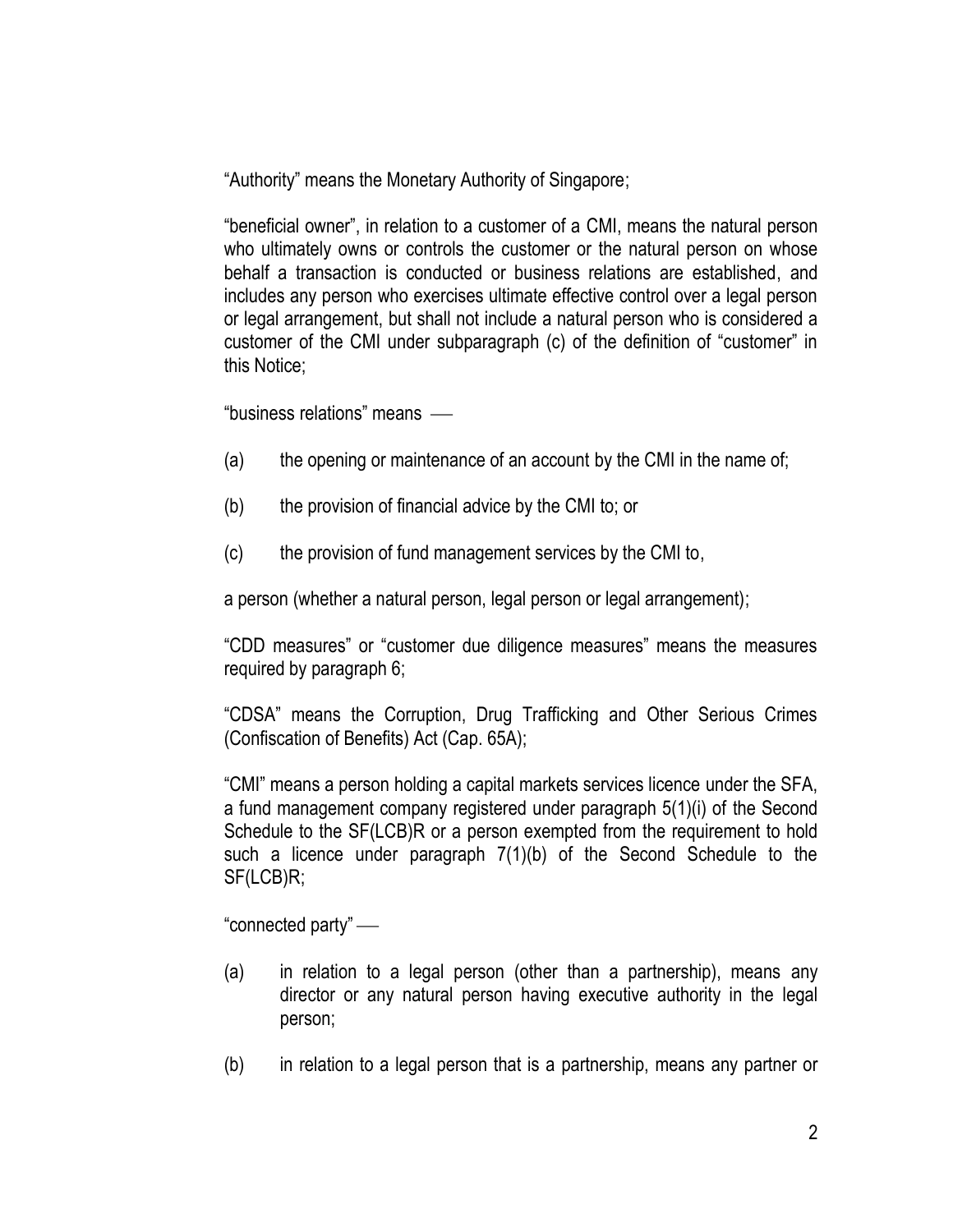manager<sup>1</sup>; and

(c) in relation to a legal arrangement, means any natural person having executive authority in the legal arrangement;

"Core Principles" refers to the Core Principles for Effective Banking Supervision issued by the Basel Committee on Banking Supervision, the Objectives and Principles for Securities Regulation issued by the International Organisation of Securities Commissions, or the Insurance Core Principles issued by the International Association of Insurance Supervisors;

"customer", in relation to a CMI, means a person (whether a natural person, legal person or legal arrangement)

- (a) with whom the CMI establishes or intends to establish business relations;
- (b) for whom the CMI undertakes or intends to undertake any transaction without an account being opened; or
- (c) who invests into an investment vehicle to which the CMI provides the regulated activity of fund management, but shall not include an investment vehicle
	- (i) which is an entity as described in paragraph  $6.16(c)$  or  $6.16(d)$ ;
	- (ii) where the interests in the investment vehicle are distributed by a financial institution as described in paragraph 6.16(e) or 6.16(f); or
	- (iii) where the primary manager is a financial institution (other than the CMI) that is subject to and supervised for compliance with AML/CFT requirements consistent with standards set by FATF;

"entity" (other than in the definition of legal person) has the same meaning as defined in section 2(1) of the SFA, except that it shall include a trust;

"FATF" means the Financial Action Task Force;

 $\overline{a}$  $1$  In the case of a limited liability partnership or a limited partnership.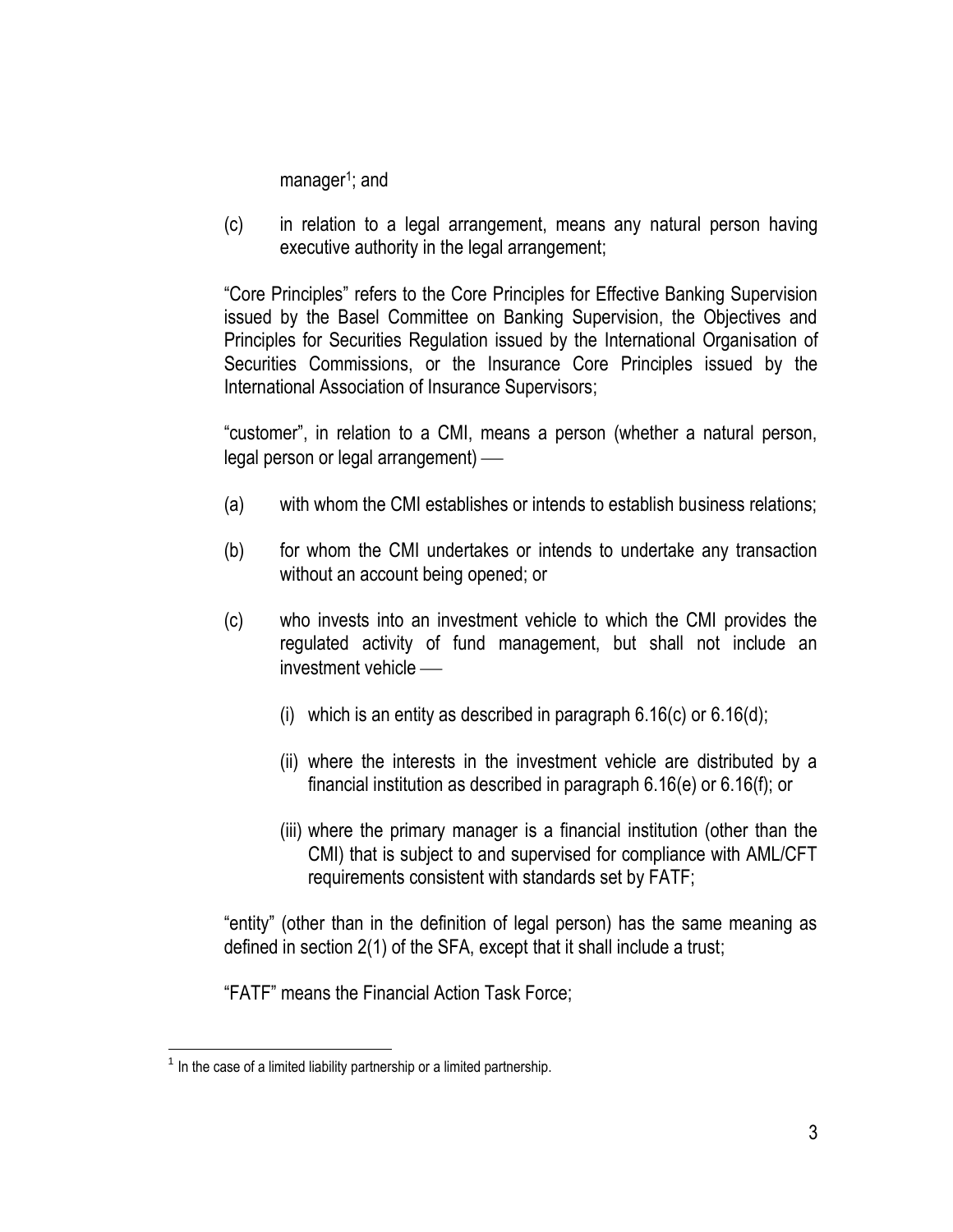"financial advice" means a financial advisory service as defined in section 2(1) of the Financial Advisers Act (Cap. 110) or advising on corporate finance as defined in section 2(1) of the SFA;

"financial group" means a group that consists of a legal person or legal arrangement exercising control and coordinating functions over the rest of the group for the application of group supervision under the Core Principles, and its branches and subsidiaries that are financial institutions as defined in section 27A(6) of the MAS Act or the equivalent financial institutions outside Singapore;

"fund management" has the same meaning as defined in the Second Schedule to the SFA, except that a reference to "customer" has the same meaning as defined in this Notice;

"government entity" means a government of a country or jurisdiction, a ministry within such a government, or an agency specially established by such a government through written law;

"legal arrangement" means a trust or other similar arrangement;

"legal person" means an entity other than a natural person that can establish a permanent customer relationship with a financial institution or otherwise own property;

"officer" means any director or any member of the committee of management of the CMI;

"partnership" means a partnership, a limited partnership within the meaning of the Limited Partnerships Act (Cap. 163B) or a limited liability partnership within the meaning of the Limited Liability Partnerships Act (Cap. 163A);

"personal data" has the same meaning as defined in section 2(1) of the Personal Data Protection Act 2012 (Act 26 of 2012);

"reasonable measures" means appropriate measures which are commensurate with the money laundering or terrorism financing risks;

"STR" means suspicious transaction report;

"STRO" means the Suspicious Transaction Reporting Office, Commercial Affairs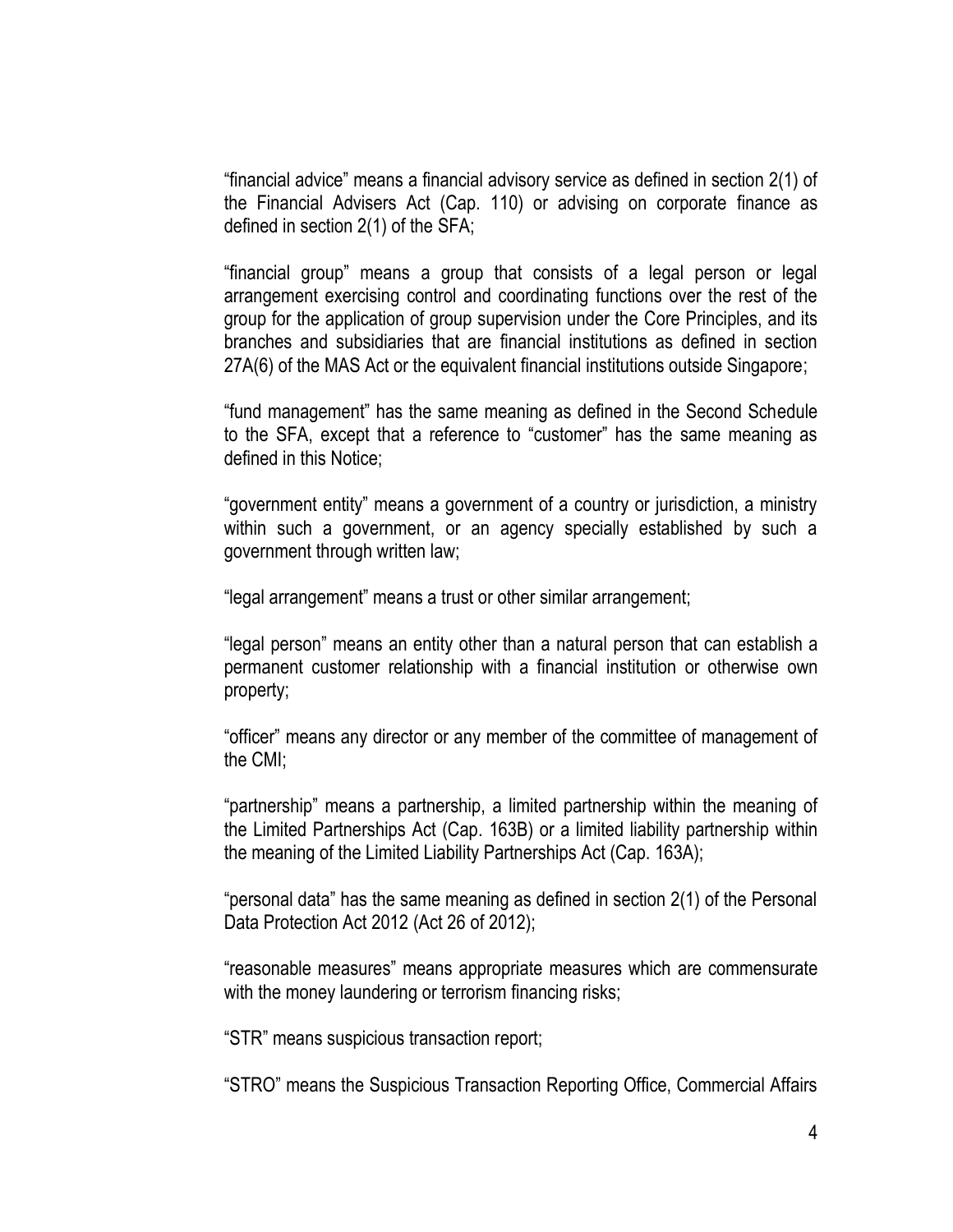Department of the Singapore Police Force; and

"TSOFA" means the Terrorism (Suppression of Financing) Act (Cap. 325).

- 2.2 A reference to any threshold or value limit expressed in S\$ shall include a reference to the equivalent amount expressed in any other currency.
- 2.3 The expressions used in this Notice shall, except where defined in this Notice or where the context otherwise requires, have the same meanings as in the SFA.

## **3 UNDERLYING PRINCIPLES**

- 3.1 This Notice is based on the following principles, which shall serve as a guide for all CMIs in the conduct of their operations and business activities:
	- (a) A CMI shall exercise due diligence when dealing with customers, natural persons appointed to act on the customer's behalf, connected parties of the customer and beneficial owners of the customer.
	- (b) A CMI shall conduct its business in conformity with high ethical standards, and guard against establishing any business relations or undertaking any transaction, that is or may be connected with or may facilitate money laundering or terrorism financing.
	- (c) A CMI shall, to the fullest extent possible, assist and cooperate with the relevant law enforcement authorities in Singapore to prevent money laundering and terrorism financing.

## **4 ASSESSING RISKS AND APPLYING A RISK-BASED APPROACH**

### **Risk Assessment**

- 4.1 A CMI shall take appropriate steps to identify, assess and understand, its money laundering and terrorism financing risks in relation to
	- (a) its customers;
	- (b) the countries or jurisdictions its customers are from or in;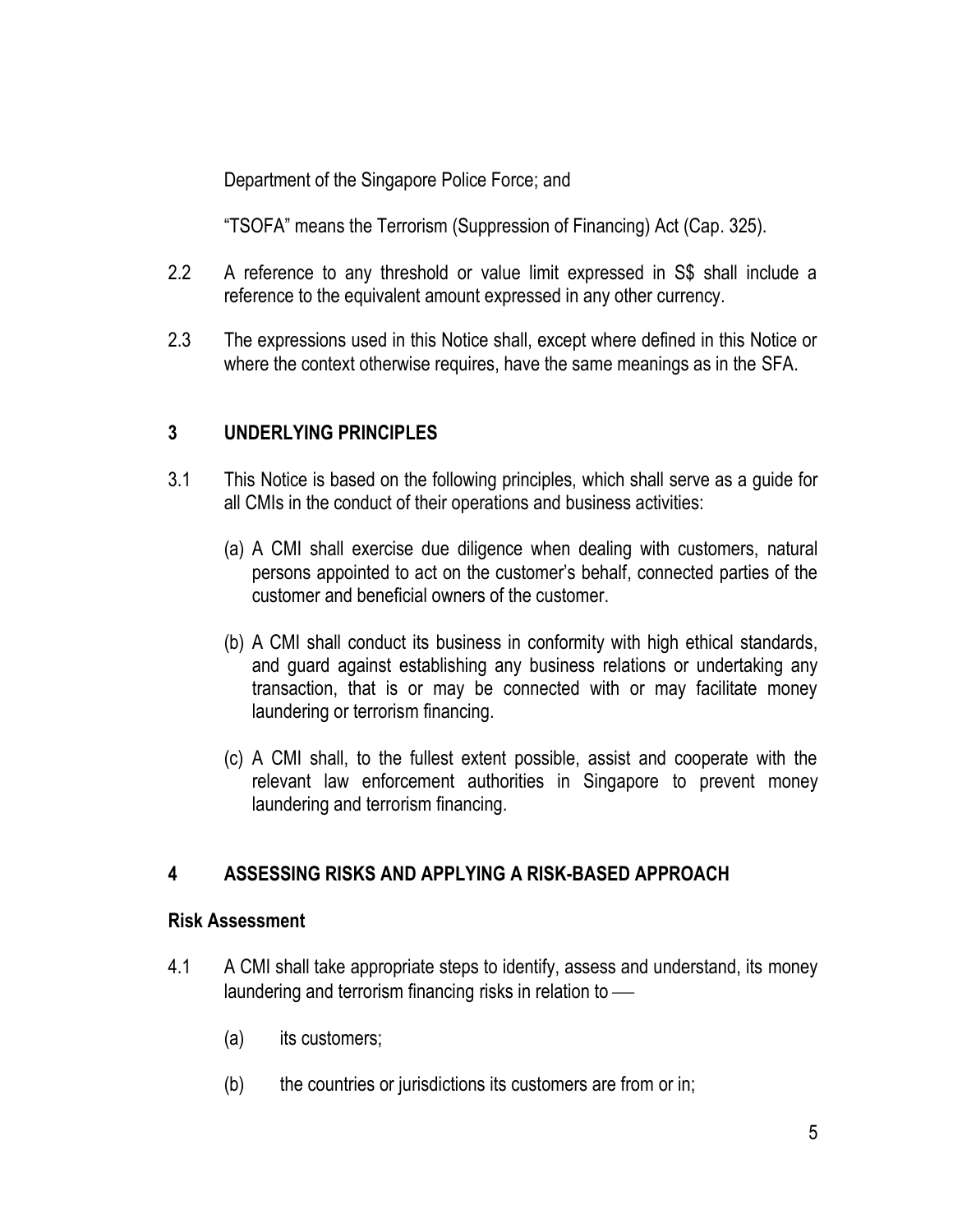- (c) the countries or jurisdictions the CMI has operations in; and
- (d) the products, services, transactions and delivery channels of the CMI.
- 4.2 The appropriate steps referred to in paragraph 4.1 shall include
	- (a) documenting the CMI's risk assessments;
	- (b) considering all the relevant risk factors before determining the level of overall risk and the appropriate type and extent of mitigation to be applied;
	- (c) keeping the CMI's risk assessments up-to-date; and
	- (d) having appropriate mechanisms to provide its risk assessment information to the Authority.

### **Risk Mitigation**

- 4.3 A CMI shall
	- (a) develop and implement policies, procedures and controls, which are approved by senior management, to enable the CMI to effectively manage and mitigate the risks that have been identified by the CMI or notified to it by the Authority or other relevant authorities in Singapore;
	- (b) monitor the implementation of those policies, procedures and controls and enhance them if necessary;
	- (c) perform enhanced measures where higher risks are identified, to effectively manage and mitigate those higher risks; and
	- (d) ensure that the performance of measures or enhanced measures to effectively manage and mitigate the identified risks address the risk assessment and guidance from the Authority or other relevant authorities in Singapore.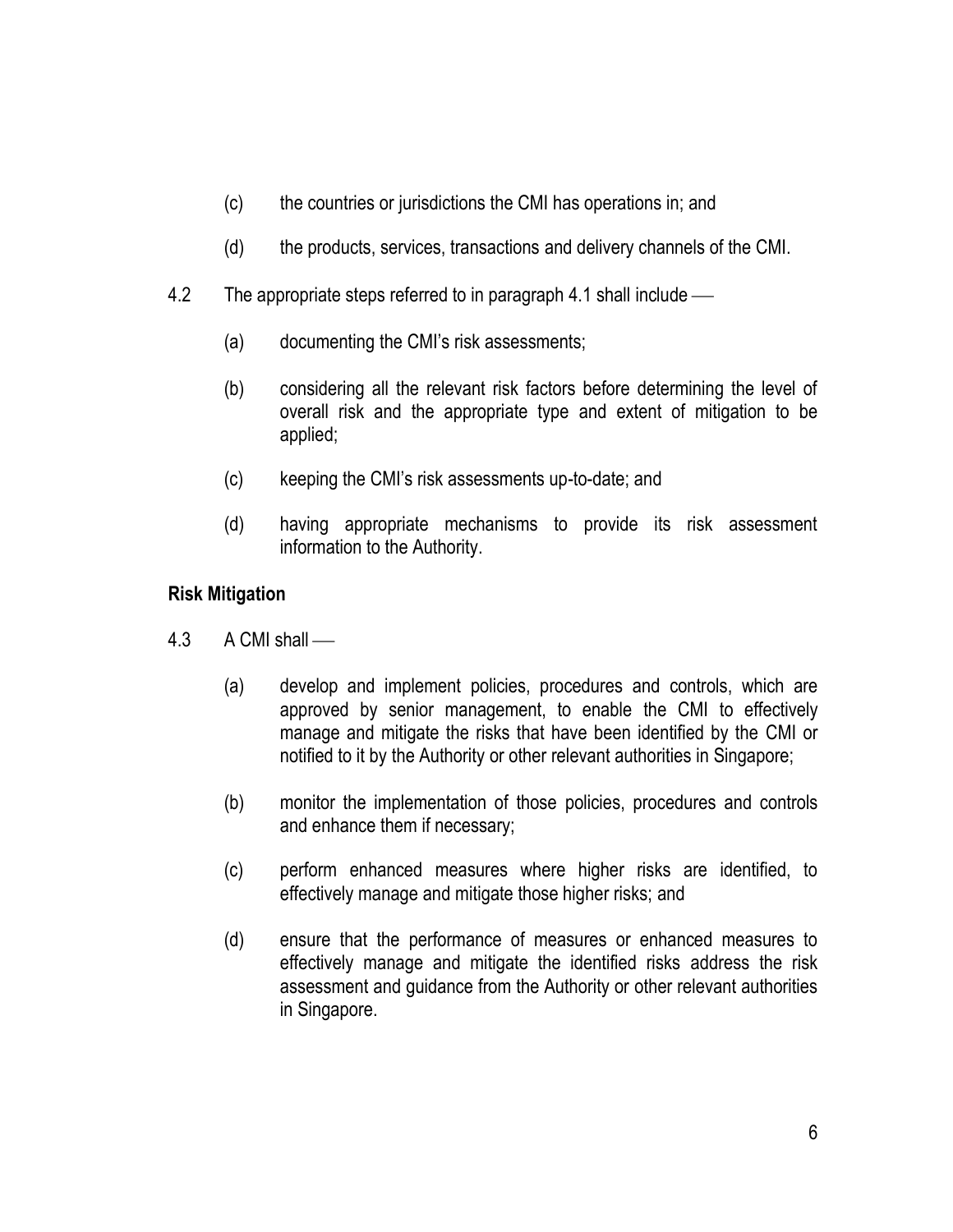# **5 NEW PRODUCTS, PRACTICES AND TECHNOLOGIES**

- 5.1 A CMI shall identify and assess the money laundering and terrorism financing risks that may arise in relation to
	- (a) the development of new products and new business practices, including new delivery mechanisms; and
	- (b) the use of new or developing technologies for both new and pre-existing products.
- 5.2 A CMI shall undertake the risk assessments, prior to the launch or use of such products, practices and technologies (to the extent such use is permitted by this Notice), and shall take appropriate measures to manage and mitigate the risks.
- 5.3 A CMI shall, in complying with the requirements of paragraphs 5.1 and 5.2, pay special attention to any -
	- (a) new products and new business practices, including new delivery mechanisms; and
	- (b) new or developing technologies,

that favour anonymity.

## **6 CUSTOMER DUE DILIGENCE ("CDD")**

### **Anonymous or Fictitious Account**

6.1 No CMI shall open or maintain an anonymous account or an account in a fictitious name.

### **Where There Are Reasonable Grounds for Suspicion prior to the Establishment of Business Relations or Undertaking any Transaction without opening an Account**

6.2 Prior to a CMI establishing business relations or undertaking any transaction without opening an account, where the CMI has any reasonable grounds to suspect that the assets or funds of a customer are proceeds of drug dealing or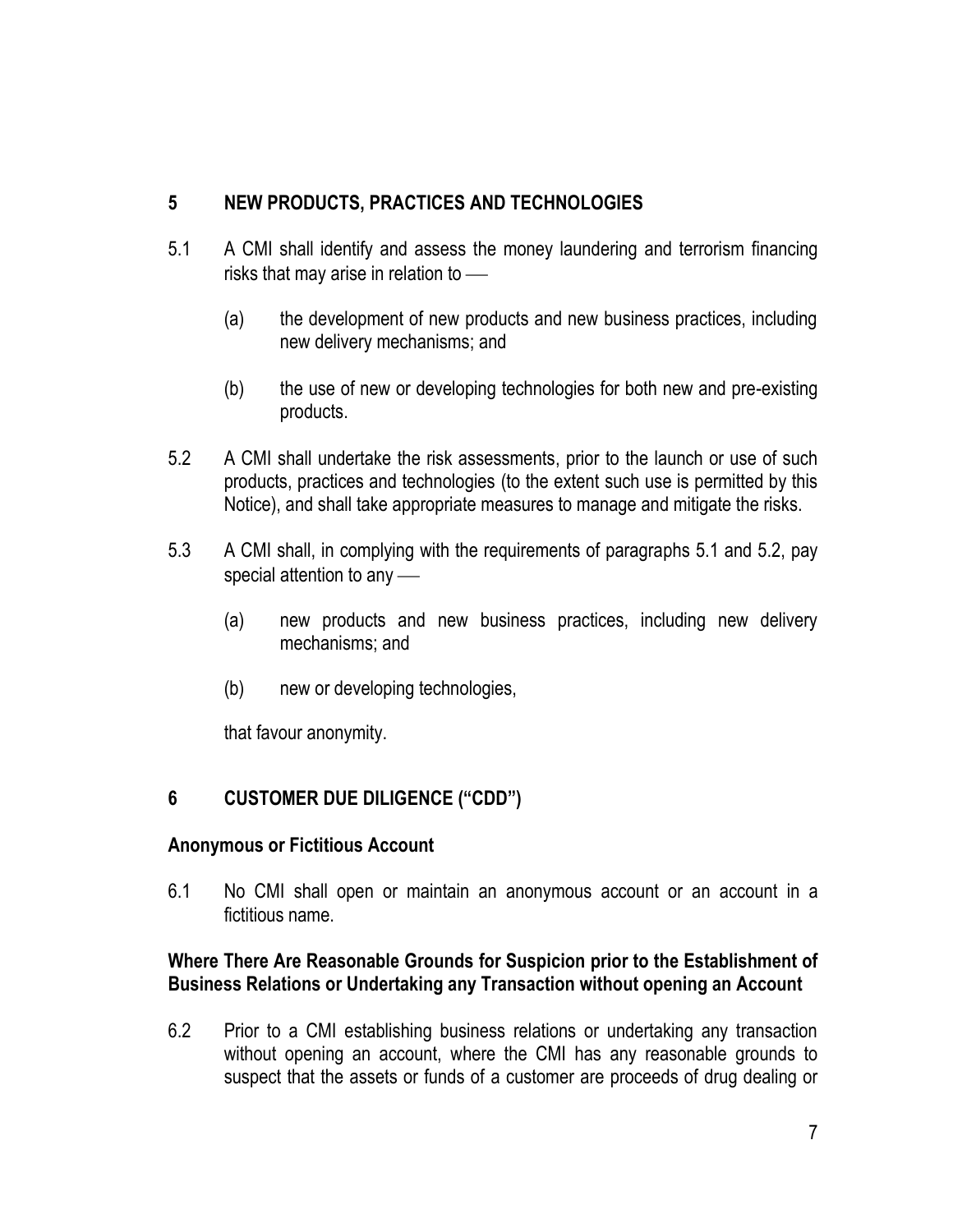criminal conduct as defined in the CDSA, or are property related to the facilitation or carrying out of any terrorism financing offence as defined in the TSOFA, the CMI shall

- (a) not establish business relations with, or undertake a transaction for, the customer; and
- (b) file an STR<sup>2</sup> , and extend a copy to the Authority for information.

### **When CDD is to be Performed**

- 6.3 A CMI shall perform the measures as required by paragraphs 6, 7 and 8 when
	- (a) the CMI establishes business relations with any customer;
	- (b) the CMI undertakes any transaction of a value exceeding S\$20,000 for any customer who has not otherwise established business relations with the CMI;
	- (c) there is a suspicion of money laundering or terrorism financing, notwithstanding that the CMI would not otherwise be required by this Notice to perform the measures as required by paragraphs 6, 7 and 8; or
	- (d) the CMI has doubts about the veracity or adequacy of any information previously obtained.
- 6.4 Where a CMI suspects that two or more transactions are or may be related, linked or the result of a deliberate restructuring of an otherwise single transaction into smaller transactions in order to evade the measures provided for in this Notice in relation to the circumstances set out in paragraph 6.3(b), the CMI shall treat the transactions as a single transaction and aggregate their values for the purposes of this Notice.
- (I) Identification of Customer
- 6.5 A CMI shall identify each customer.

 $\overline{a}$  $2$  Please note in particular section 48 of the CDSA on tipping-off.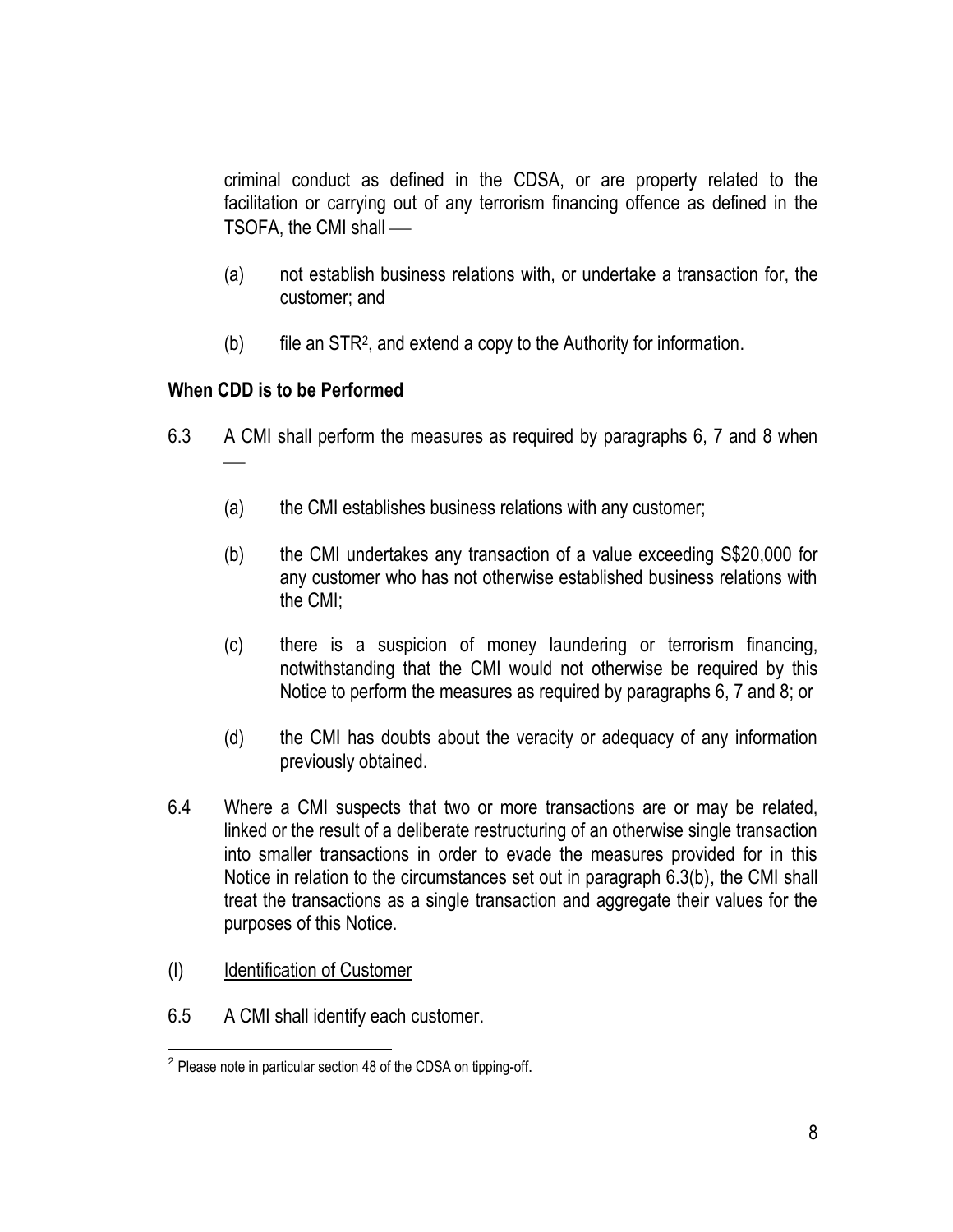- 6.6 For the purposes of paragraph 6.5, a CMI shall obtain at least the following information:
	- (a) full name, including any aliases;
	- (b) unique identification number (such as an identity card number, birth certificate number or passport number, or where the customer is not a natural person, the incorporation number or business registration number);
	- $(c)$  the customer's  $-$ 
		- (i) residential address; or
		- (ii) registered or business address, and if different, principal place of business,

as may be appropriate;

- (d) date of birth, establishment, incorporation or registration (as may be appropriate); and
- (e) nationality, place of incorporation or place of registration (as may be appropriate).
- 6.7 Where the customer is a legal person or legal arrangement, the CMI shall, apart from identifying the customer, also identify the legal form, constitution and powers that regulate and bind the legal person or legal arrangement.
- 6.8 Where the customer is a legal person or legal arrangement, the CMI shall identify the connected parties of the customer, by obtaining at least the following information of each connected party:
	- (a) full name, including any aliases; and
	- (b) unique identification number (such as an identity card number, birth certificate number or passport number of the connected party).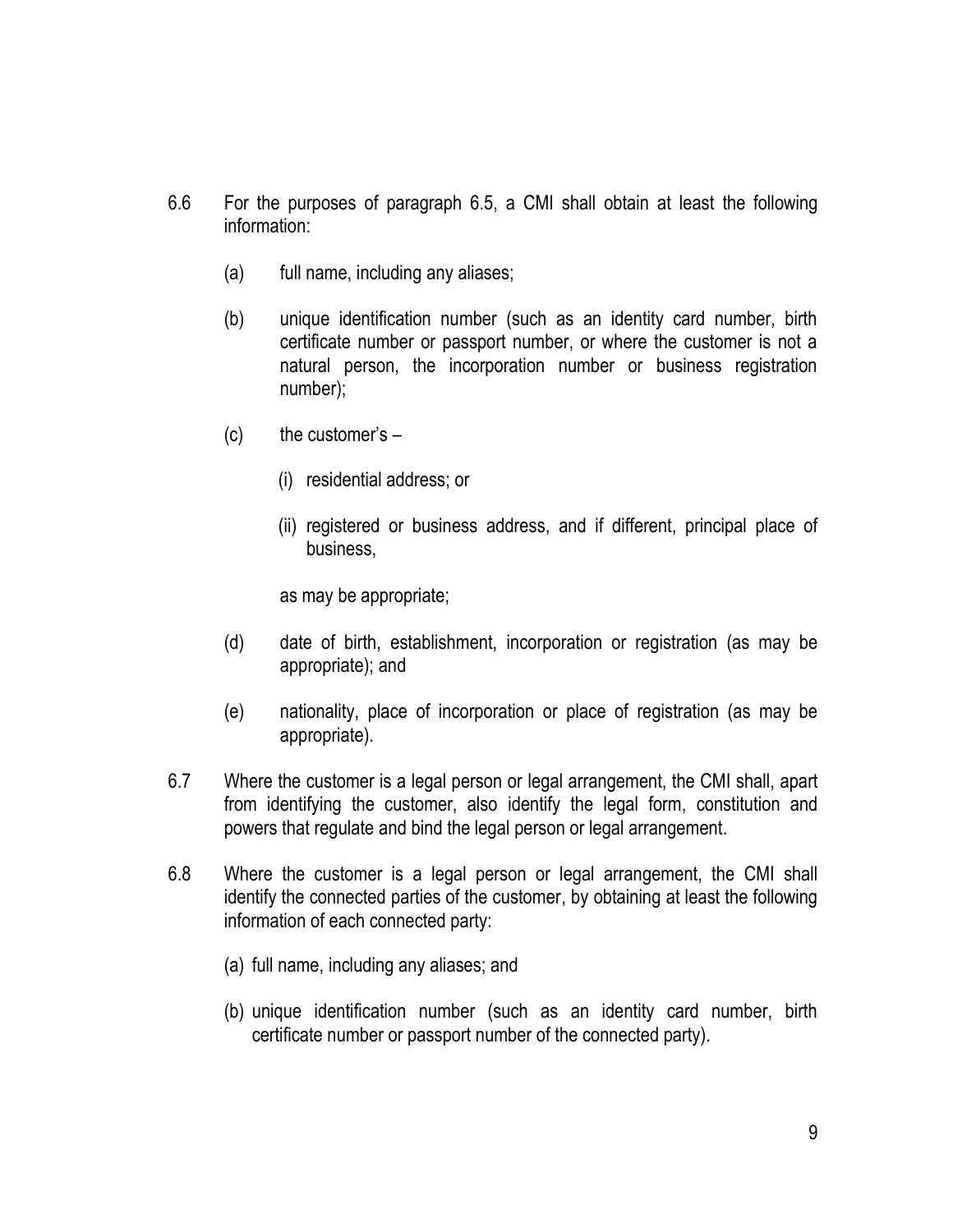### (II) Verification of Identity of Customer

- 6.9 A CMI shall verify the identity of the customer using reliable, independent source data, documents or information. Where the customer is a legal person or legal arrangement, a CMI shall verify the legal form, proof of existence, constitution and powers that regulate and bind the customer, using reliable, independent source data, documents or information.
- (III) Identification and Verification of Identity of Natural Person Appointed to Act on a Customer's Behalf
- 6.10 Where a customer appoints one or more natural persons to act on his behalf in establishing business relations with a CMI or the customer is not a natural person, the CMI shall
	- (a) identify each natural person who acts or is appointed to act on behalf of the customer by obtaining at least the following information of such natural person:
		- (i) full name, including any aliases;
		- (ii) unique identification number (such as an identity card number, birth certificate number or passport number);
		- (iii) residential address;
		- (iv) date of birth;
		- (v) nationality; and
	- (b) verify the identity of each natural person using reliable, independent source data, documents or information.
- 6.11 A CMI shall verify the due authority of each natural person appointed to act on behalf of the customer by obtaining at least the following:
	- (a) the appropriate documentary evidence authorising the appointment of such natural person by the customer to act on his or its behalf; and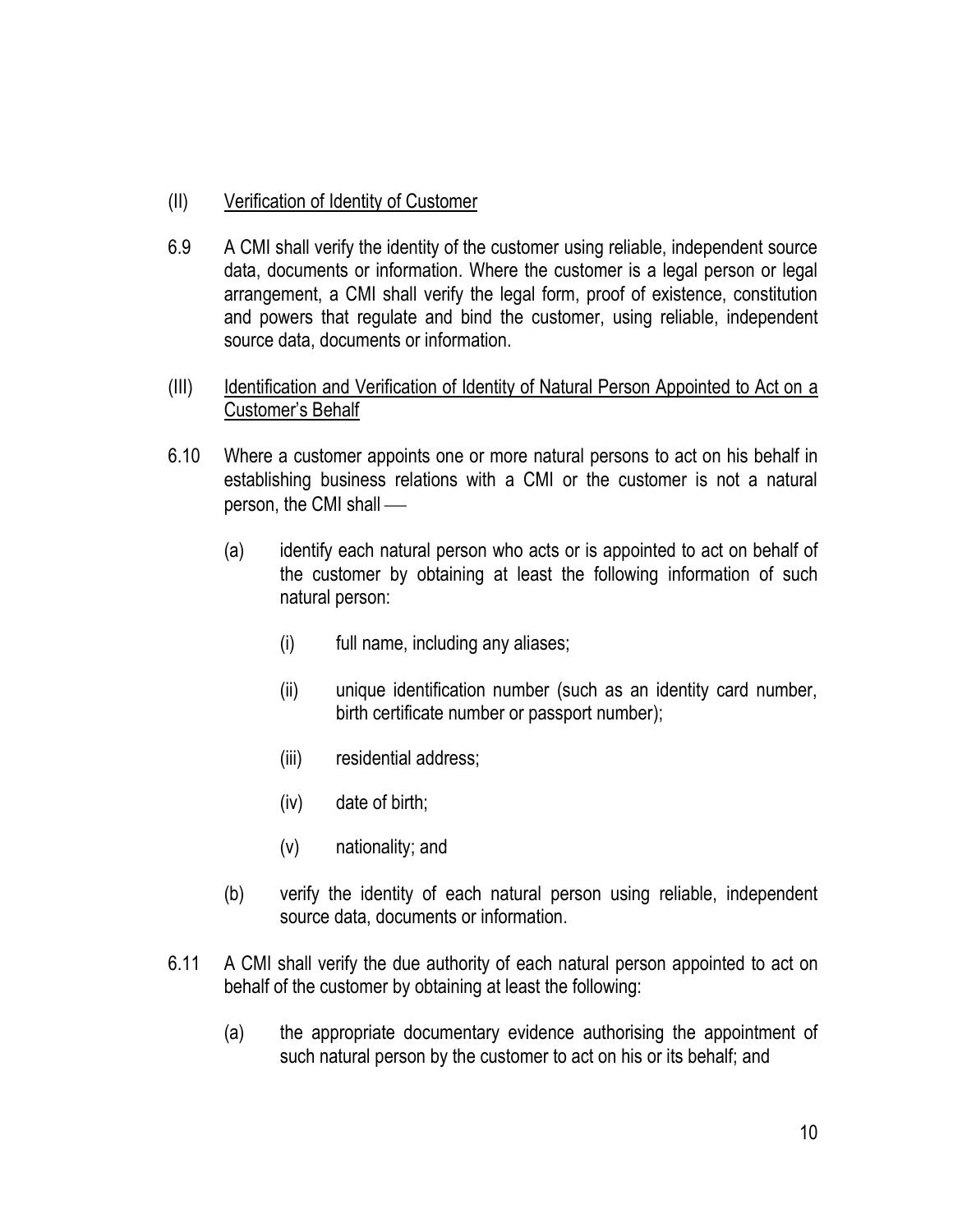- (b) the specimen signature of such natural person appointed.
- 6.12 Where the customer is a Singapore Government entity, the CMI shall only be required to obtain such information as may be required to confirm that the customer is a Singapore Government entity as asserted.

### (IV) Identification and Verification of Identity of Beneficial Owner

- 6.13 Subject to paragraph 6.16, a CMI shall inquire if there exists any beneficial owner in relation to a customer.
- 6.14 Where there is one or more beneficial owner in relation to a customer, the CMI shall identify the beneficial owners and take reasonable measures to verify the identities of the beneficial owners using the relevant information or data obtained from reliable, independent sources. The CMI shall
	- $(a)$  for customers that are legal persons
		- (i) identify the natural persons (whether acting alone or together) who ultimately own the legal person;
		- (ii) to the extent that there is doubt under subparagraph (i) as to whether the natural persons who ultimately own the legal person are the beneficial owners or where no natural persons ultimately own the legal person, identify the natural persons (if any) who ultimately control the legal person or have ultimate effective control of the legal person; and
		- (iii) where no natural persons are identified under subparagraph (i) or (ii), identify the natural persons having executive authority in the legal person, or in equivalent or similar positions;
	- $(b)$  for customers that are legal arrangements
		- $(i)$  for trusts, identify the settlor, the trustee, the protector (if any), the beneficiaries (including every beneficiary that falls within a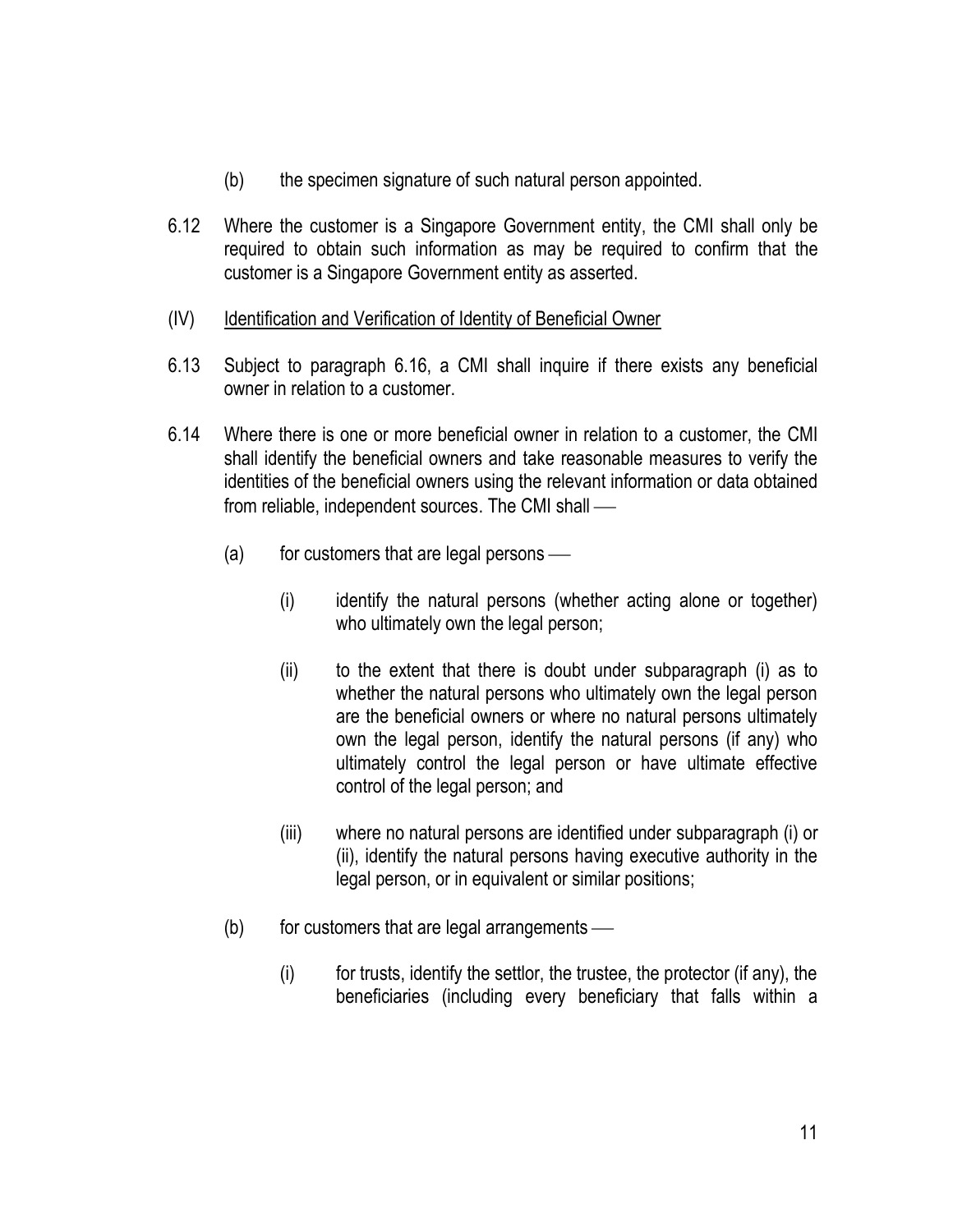designated characteristic or class)<sup>3</sup>, and any natural person exercising ultimate ownership, ultimate control or ultimate effective control over the trust (including through a chain of control or ownership); and

- (ii) for other types of legal arrangements, identify persons in equivalent or similar positions, as those described under subparagraph (i).
- 6.15 Where the customer is not a natural person, the CMI shall understand the nature of the customer's business and its ownership and control structure.
- 6.16 A CMI shall not be required to inquire if there exists any beneficial owner in relation to a customer that is
	- (a) a Singapore Government entity;
	- (b) a foreign government entity;
	- (c) an entity listed on the Singapore Exchange;
	- (d) an entity listed on a stock exchange outside of Singapore that is subject  $to$ 
		- (i) regulatory disclosure requirements; and
		- (ii) requirements relating to adequate transparency in respect of its beneficial owners (imposed through stock exchange rules, law or other enforceable means);
	- (e) a financial institution set out in Appendix 1;
	- (f) a financial institution incorporated or established outside Singapore that is subject to and supervised for compliance with AML/CFT requirements

 $\overline{a}$ 

 $3$  In relation to a beneficiary of a trust designated by characteristics or by class, the CMI shall obtain sufficient information about the beneficiary to satisfy itself that it will be able to establish the identity of the beneficiary -

<sup>(</sup>a) before making a distribution to that beneficiary; or

<sup>(</sup>b) when that beneficiary intends to exercise vested rights.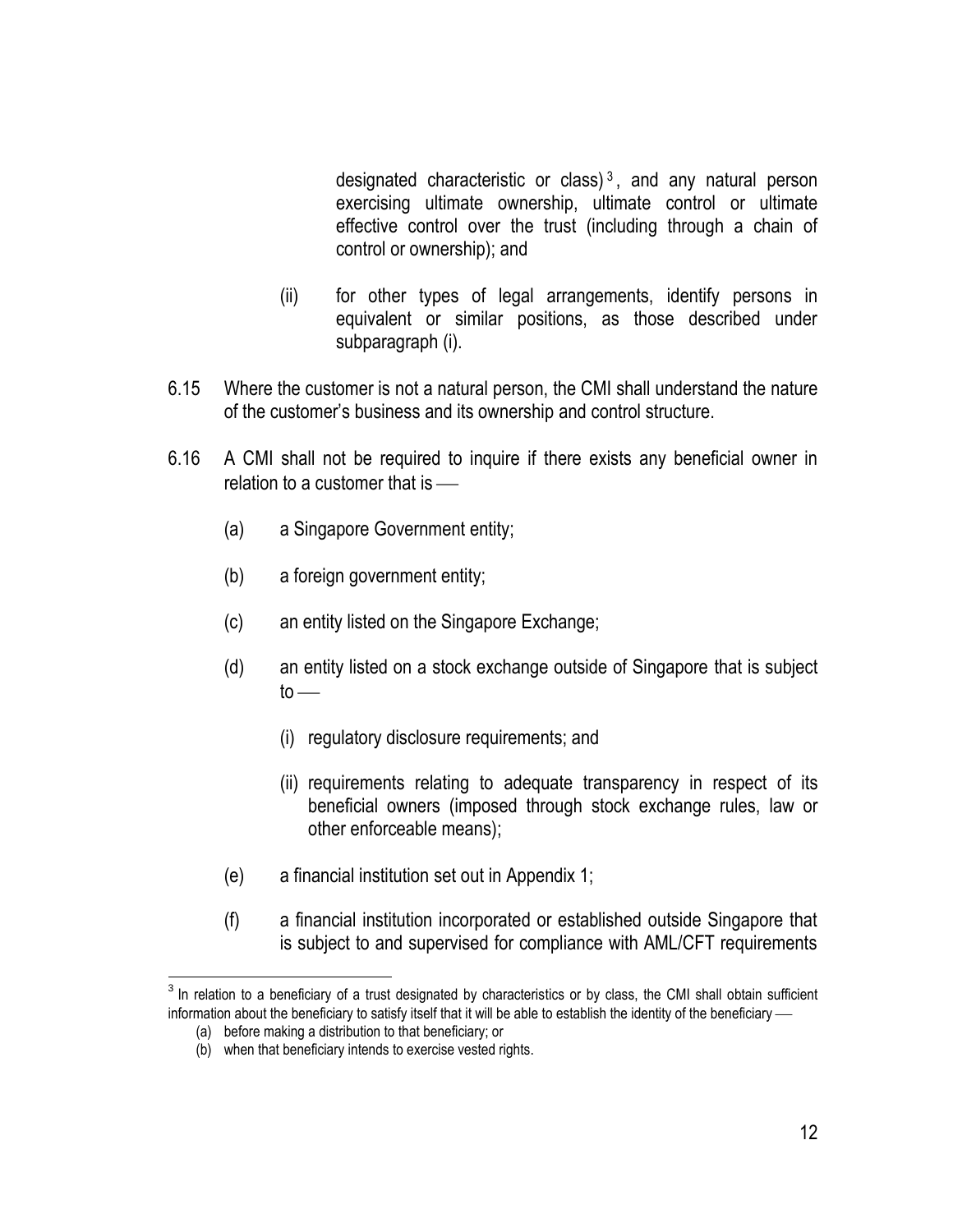consistent with standards set by the FATF; or

- (g) an investment vehicle where the managers are financial institutions
	- (i) set out in Appendix 1; or
	- (ii) incorporated or established outside Singapore but are subject to and supervised for compliance with AML/CFT requirements consistent with standards set by the FATF,

unless the CMI has doubts about the veracity of the CDD information, or suspects that the customer, business relations with, or transaction for the customer, may be connected with money laundering or terrorism financing.

- 6.17 For the purposes of paragraph 6.16(f) and 6.16(g)(ii), a CMI shall document the basis for its determination that the requirements in those paragraphs have been duly met.
- (V) Information on the Purpose and Intended Nature of Business Relations
- 6.18 A CMI shall, when processing the application to establish business relations, understand and as appropriate, obtain from the customer information as to, the purpose and intended nature of business relations.
- (VI) Ongoing Monitoring
- 6.19 A CMI shall monitor on an ongoing basis, its business relations with customers.
- 6.20 A CMI shall, during the course of business relations with a customer, observe the conduct of the customer's account and scrutinise transactions undertaken throughout the course of business relations, to ensure that the transactions are consistent with the CMI's knowledge of the customer, its business and risk profile and where appropriate, the source of funds.
- 6.21 A CMI shall pay special attention to all complex, unusually large or unusual patterns of transactions, undertaken throughout the course of business relations, that have no apparent or visible economic or lawful purpose.
- 6.22 For the purposes of ongoing monitoring, a CMI shall put in place and implement adequate systems and processes, commensurate with the size and complexity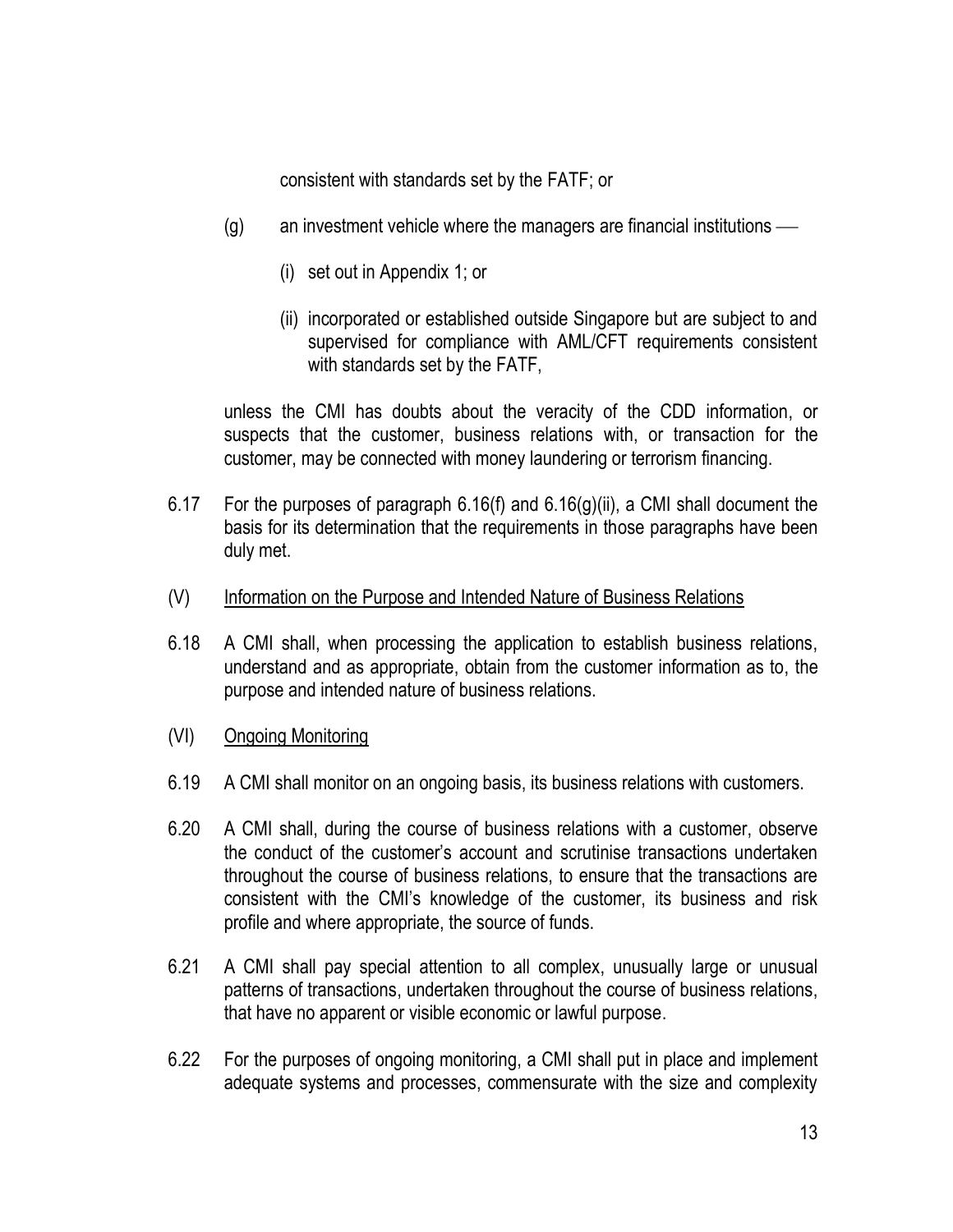of the CMI, to

- (a) monitor its business relations with customers; and
- (b) detect and report suspicious, complex, unusually large or unusual patterns of transactions.
- 6.23 A CMI shall, to the extent possible, inquire into the background and purpose of the transactions in paragraph 6.21 and document its findings with a view to making this information available to the relevant authorities should the need arise.
- 6.24 A CMI shall ensure that the CDD data, documents and information obtained in respect of customers, natural persons appointed to act on behalf of the customers, connected parties of the customers and beneficial owners of the customers, are relevant and kept up-to-date by undertaking reviews of existing CDD data, documents and information, particularly for higher risk categories of customers.
- 6.25 Where there are any reasonable grounds for suspicion that existing business relations with a customer are connected with money laundering or terrorism financing, and where the CMI considers it appropriate to retain the customer
	- (a) the CMI shall substantiate and document the reasons for retaining the customer; and
	- (b) the customer's business relations with the CMI shall be subject to commensurate risk mitigation measures, including enhanced ongoing monitoring.
- 6.26 Where the CMI assesses the customer or the business relations with the customer referred to in paragraph 6.25 to be of higher risk, the CMI shall perform enhanced CDD measures, which shall include obtaining the approval of the CMI's senior management to retain the customer.

#### **CDD Measures for Non-Face-to-Face Business Relations**

6.27 A CMI shall develop policies and procedures to address any specific risks associated with non-face-to-face business relations with a customer or transactions for a customer.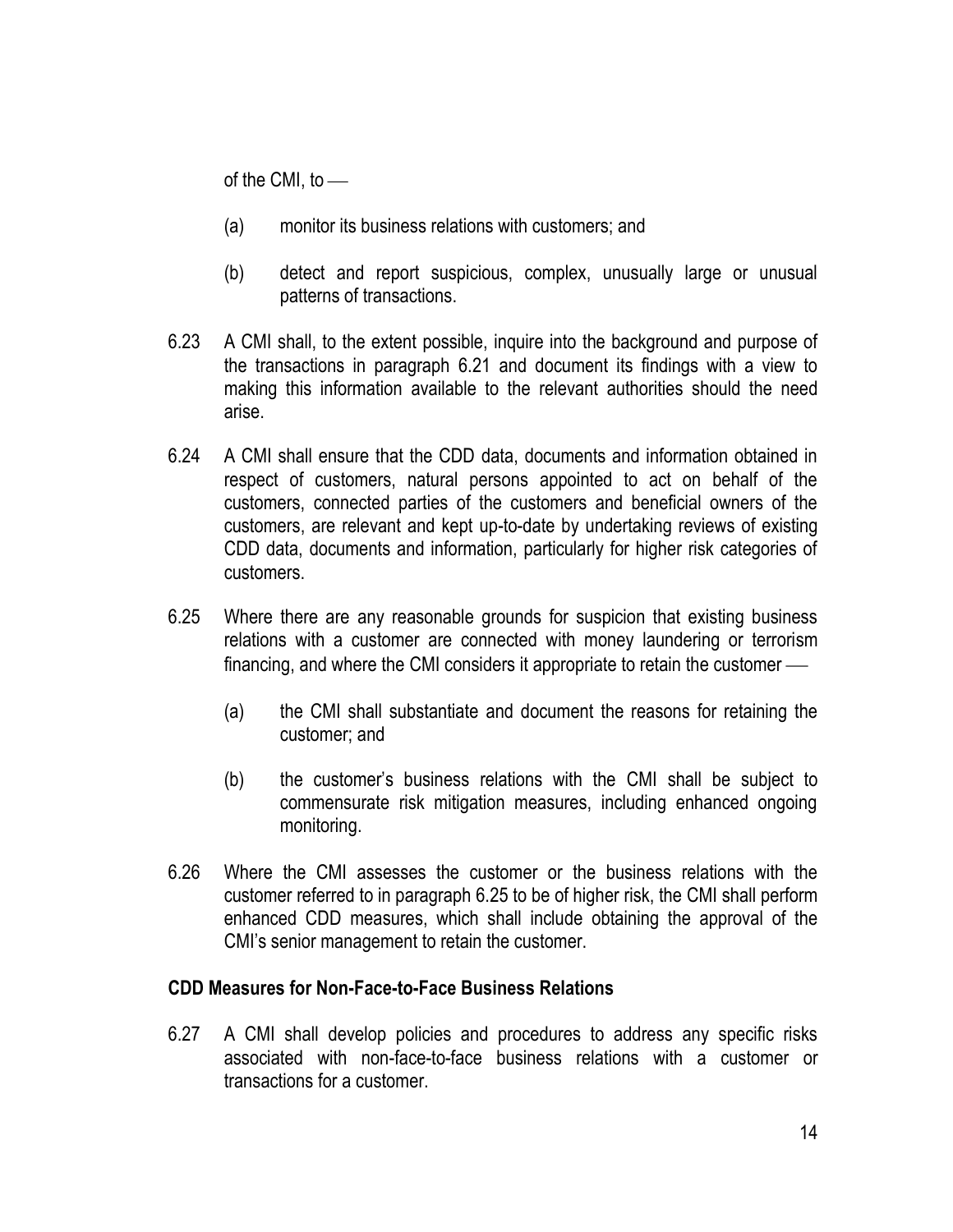- 6.28 A CMI shall implement the policies and procedures referred to in paragraph 6.27 when establishing business relations with a customer and when conducting ongoing due diligence.
- 6.29 Where there is no face-to-face contact, the CMI shall perform CDD measures that are at least as stringent as those that would be required to be performed if there was face-to-face contact.

### **Reliance by Acquiring CMI on Measures Already Performed**

- 6.30 When a CMI ("acquiring CMI") acquires, either in whole or in part, the business of another financial institution (whether in Singapore or elsewhere), the acquiring CMI shall perform the measures as required by paragraphs 6, 7 and 8, on the customers acquired with the business at the time of acquisition except where the acquiring CMI has
	- (a) acquired at the same time all corresponding customer records (including CDD information) and has no doubt or concerns about the veracity or adequacy of the information so acquired; and
	- (b) conducted due diligence enquiries that have not raised any doubt on the part of the acquiring CMI as to the adequacy of AML/CFT measures previously adopted in relation to the business or part thereof now acquired by the acquiring CMI and document such enquiries.

#### **Measures for Non-Account Holder**

- 6.31 A CMI that undertakes any transaction of a value exceeding S\$20,000 for any customer who does not otherwise have business relations with the CMI shall
	- (a) perform CDD measures as if the customer had applied to the CMI to establish business relations; and
	- (b) record adequate details of the transaction so as to permit the reconstruction of the transaction, including the nature and date of the transaction, the type and amount of currency involved, the value date, and the details of the payee or beneficiary.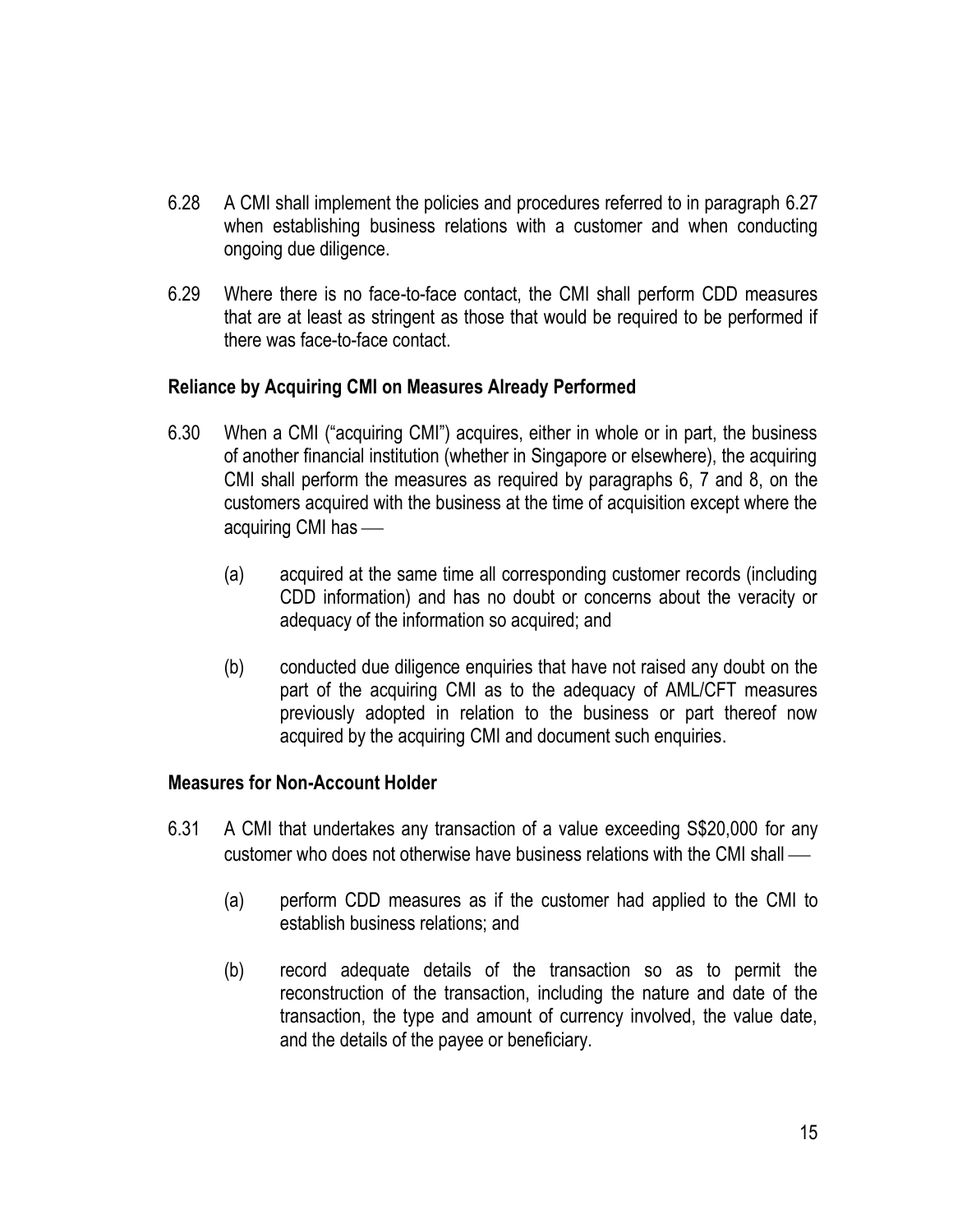### **Timing for Verification**

- 6.32 Subject to paragraphs 6.33 and 6.34, a CMI shall complete verification of the identity of a customer as required by paragraph 6.9, natural persons appointed to act on behalf of the customer as required by paragraph 6.10(b) and beneficial owners of the customer as required by paragraph 6.14
	- (a) before the CMI establishes business relations with the customer; or
	- (b) before the CMI undertakes any transaction of a value exceeding S\$20,000 for the customer, where the customer has not otherwise established business relations with the CMI.
- 6.33 A CMI may establish business relations with a customer before completing the verification of the identity of the customer as required by paragraph 6.9, natural persons appointed to act on behalf of the customer as required by paragraph 6.10(b) and beneficial owners of the customer as required by paragraph 6.14 if
	- (a) the deferral of completion of the verification is essential in order not to interrupt the normal conduct of business operations; and
	- (b) the risks of money laundering and terrorism financing can be effectively managed by the CMI.
- 6.34 Where the CMI establishes business relations with a customer before verifying the identity of the customer as required by paragraph 6.9, natural persons appointed to act on behalf of the customer as required by paragraph 6.10(b), and beneficial owners of the customer as required by paragraph 6.14, the CMI shall —
	- (a) develop and implement internal risk management policies and procedures concerning the conditions under which such business relations may be established prior to verification; and
	- (b) complete such verification as soon as is reasonably practicable.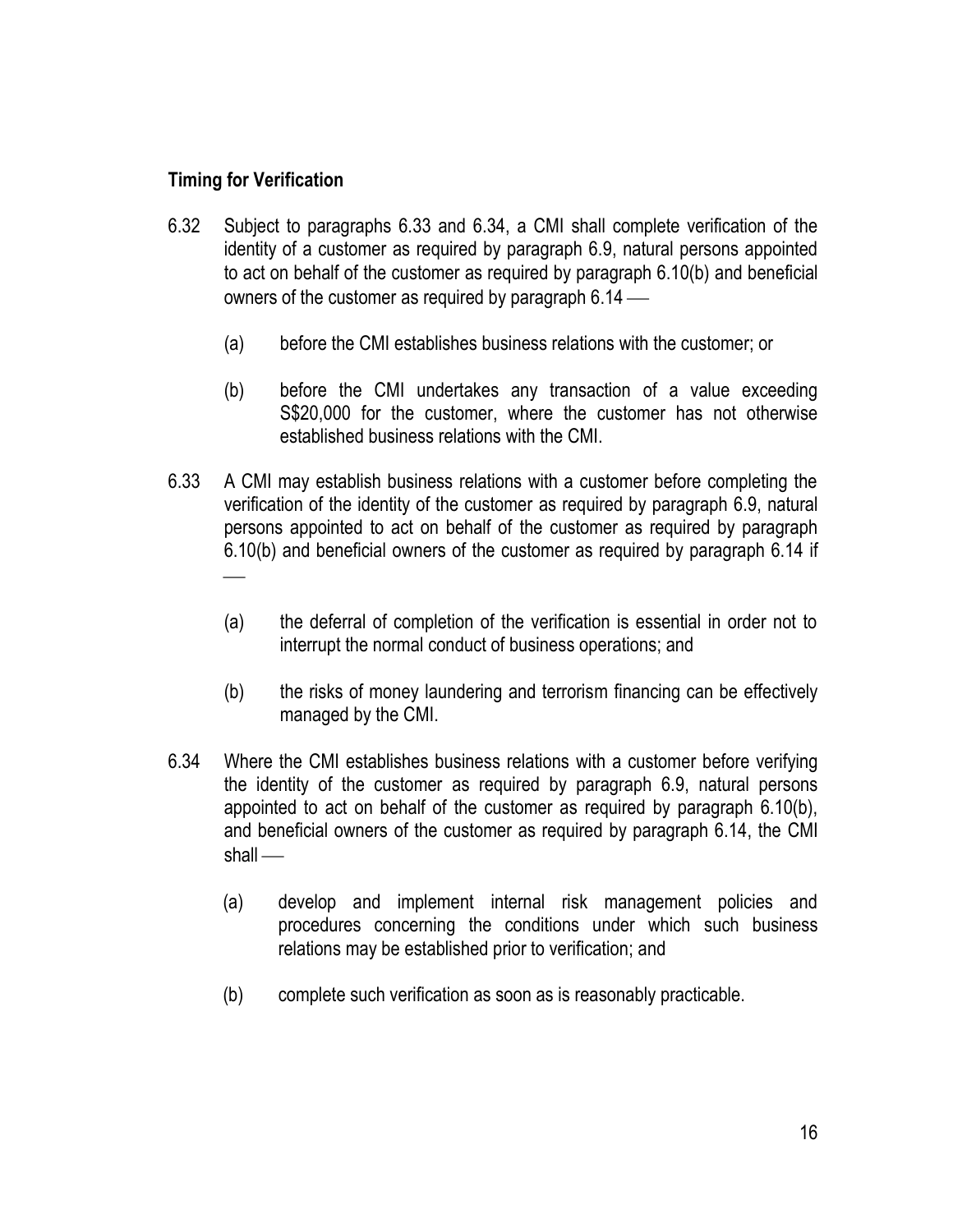#### **Where Measures are Not Completed**

- 6.35 Where the CMI is unable to complete the measures as required under paragraphs 6, 7 and 8, it shall not commence or continue business relations with any customer, or undertake any transaction for any customer. The CMI shall consider if the circumstances are suspicious so as to warrant the filing of an STR.
- 6.36 For the purposes of paragraph 6.35, completion of the measures means the situation where the CMI has obtained, screened and verified (including by delayed verification as allowed under paragraphs 6.33 and 6.34) all necessary CDD information under paragraphs 6, 7 and 8, and where the CMI has received satisfactory responses to all inquiries in relation to such necessary CDD information.

### **Joint Account**

6.37 In the case of a joint account, a CMI shall perform CDD measures on all of the joint account holders as if each of them were individually customers of the CMI.

### **Existing Customers**

6.38 A CMI shall perform the measures as required by paragraphs 6, 7, and 8 in relation to its existing customers, based on its own assessment of materiality and risk, taking into account any previous measures applied, the time when the measures were last applied to such existing customers and the adequacy of data, documents or information obtained.

### **Screening**

- 6.39 A CMI shall screen a customer, natural persons appointed to act on behalf of the customer, connected parties of the customer and beneficial owners of the customer against relevant money laundering and terrorism financing information sources, as well as lists and information provided by the Authority or other relevant authorities in Singapore for the purposes of determining if there are any money laundering or terrorism financing risks in relation to the customer.
- 6.40 A CMI shall screen the persons referred to in paragraph 6.39
	- (a) when, or as soon as reasonably practicable after, the CMI establishes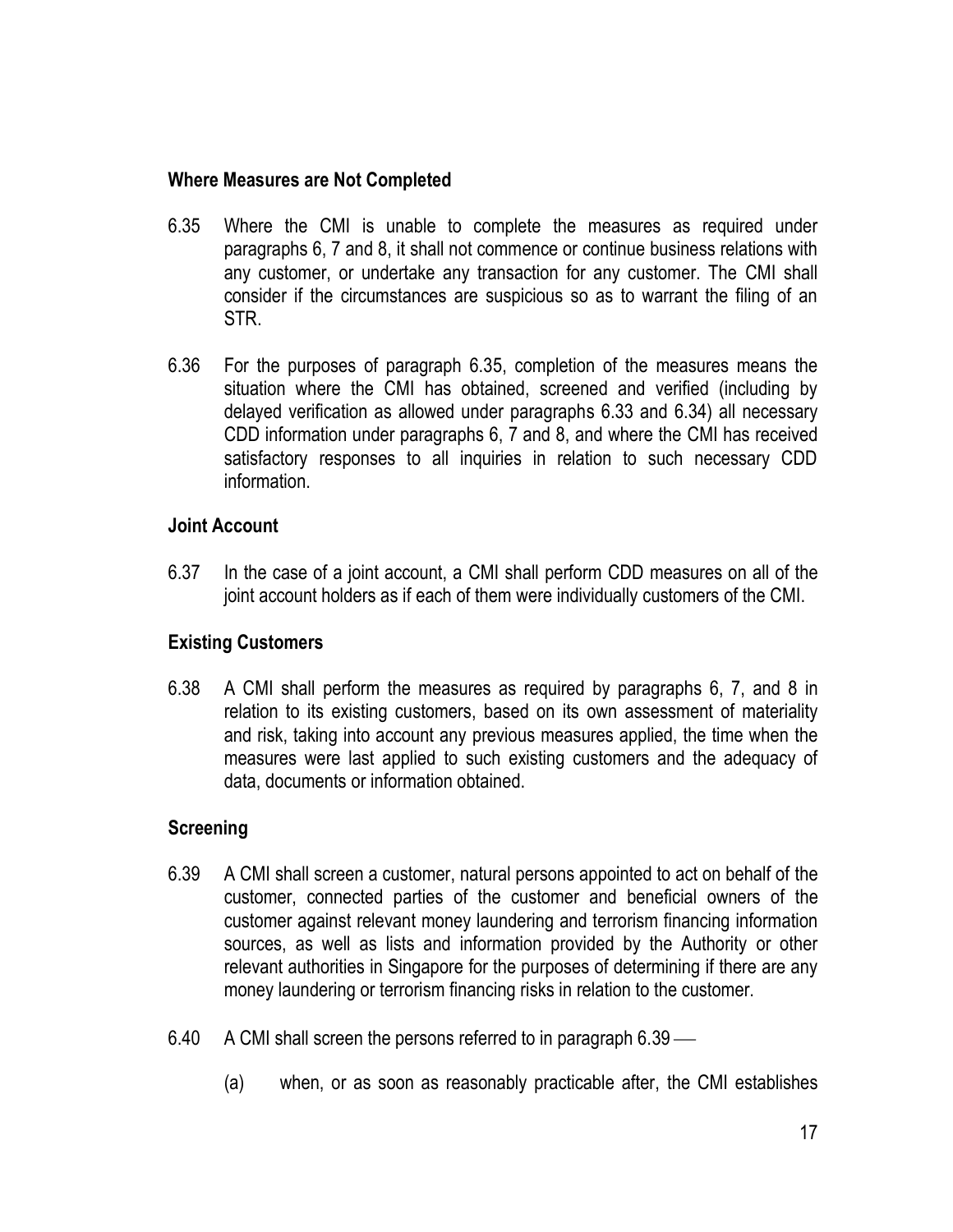business relations with a customer;

- (b) when the CMI undertakes any transaction of a value exceeding S\$20,000 for any customer who has not otherwise established business relations with the CMI;
- (c) on a periodic basis after the CMI establishes business relations with the customer; and
- (d) when there are any changes or updates to
	- (i) the lists and information provided by the Authority or other relevant authorities in Singapore to the CMI; or
	- (ii) the natural persons appointed to act on behalf of a customer, connected parties of a customer or beneficial owners of a customer.
- 6.41 The results of screening and assessment by the CMI shall be documented.

## **7 SIMPLIFIED CUSTOMER DUE DILIGENCE**

- 7.1 Subject to paragraph 7.4, a CMI may perform such simplified CDD measures as it considers adequate to effectively identify and verify the identity of a customer, any natural person appointed to act on behalf of the customer and any beneficial owner of the customer (other than any beneficial owner that the CMI is exempted from making inquiries about under paragraph 6.16) if it is satisfied that the risks of money laundering and terrorism financing are low.
- 7.2 The assessment of low risks shall be supported by an adequate analysis of risks by the CMI.
- 7.3 The simplified CDD measures shall be commensurate with the level of risk, based on the risk factors identified by the CMI.
- 7.4 A CMI shall not perform simplified CDD measures
	- (a) where a customer or any beneficial owner of the customer is from or in a country or jurisdiction in relation to which the FATF has called for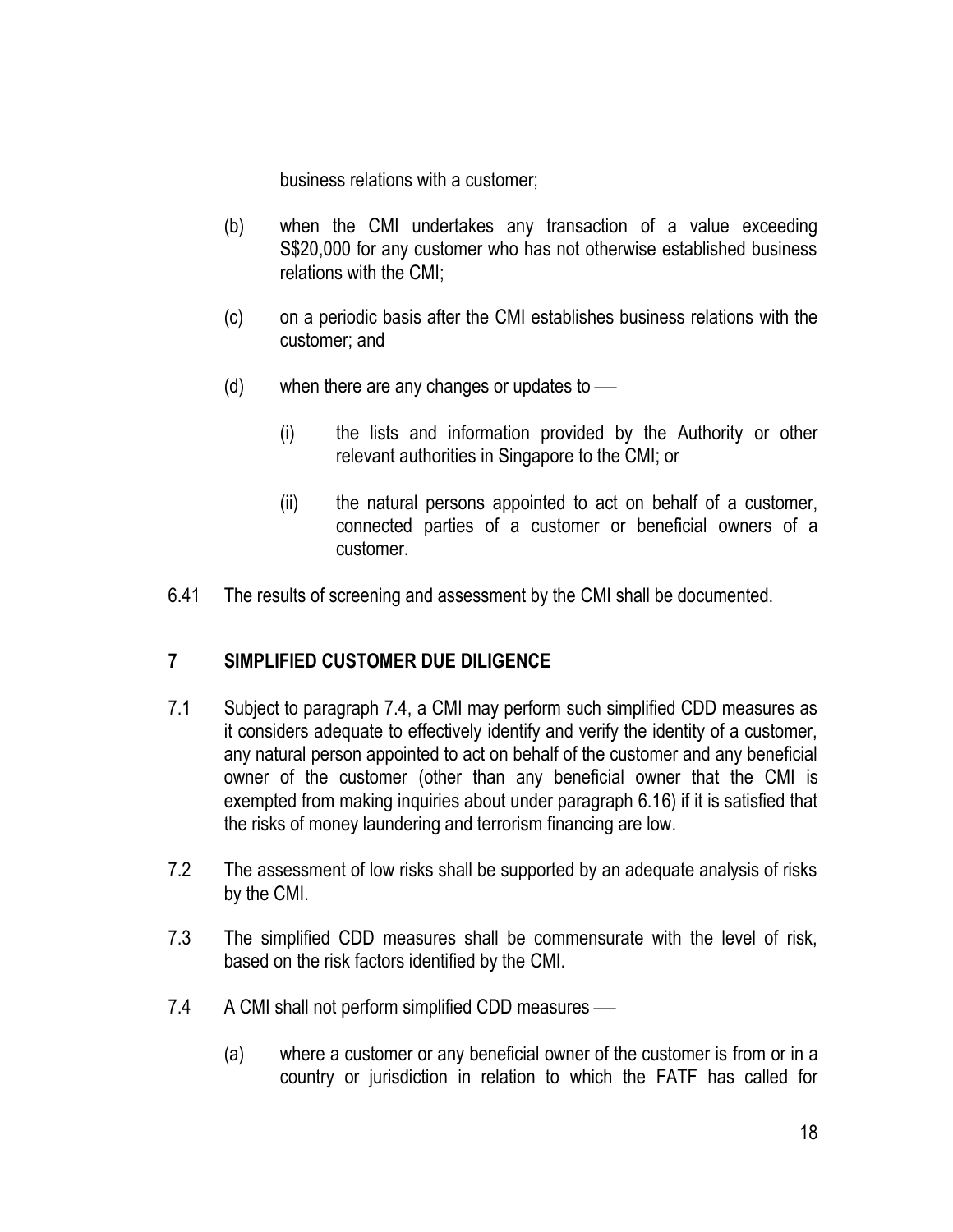countermeasures;

- (b) where a customer or any beneficial owner of the customer is from or in a country or jurisdiction known to have inadequate AML/CFT measures, as determined by the CMI for itself or notified to CMIs generally by the Authority, or other foreign regulatory authorities; or
- (c) where the CMI suspects that money laundering or terrorism financing is involved.
- 7.5 Subject to paragraphs 7.2, 7.3 and 7.4, a CMI may perform simplified CDD measures in relation to a customer that is a financial institution set out in Appendix 2.
- 7.6 Where the CMI performs simplified CDD measures in relation to a customer, any natural person appointed to act on behalf of the customer and any beneficial owner of the customer, it shall document
	- (a) the details of its risk assessment; and
	- (b) the nature of the simplified CDD measures.

## **8 ENHANCED CUSTOMER DUE DILIGENCE**

### **Politically Exposed Persons**

8.1 For the purposes of paragraph 8

"close associate" means a natural person who is closely connected to a politically exposed person, either socially or professionally;

"domestic politically exposed person" means a natural person who is or has been entrusted domestically with prominent public functions;

"family member" means a parent, step-parent, child, step-child, adopted child, spouse, sibling, step-sibling and adopted sibling of the politically exposed person;

"foreign politically exposed person" means a natural person who is or has been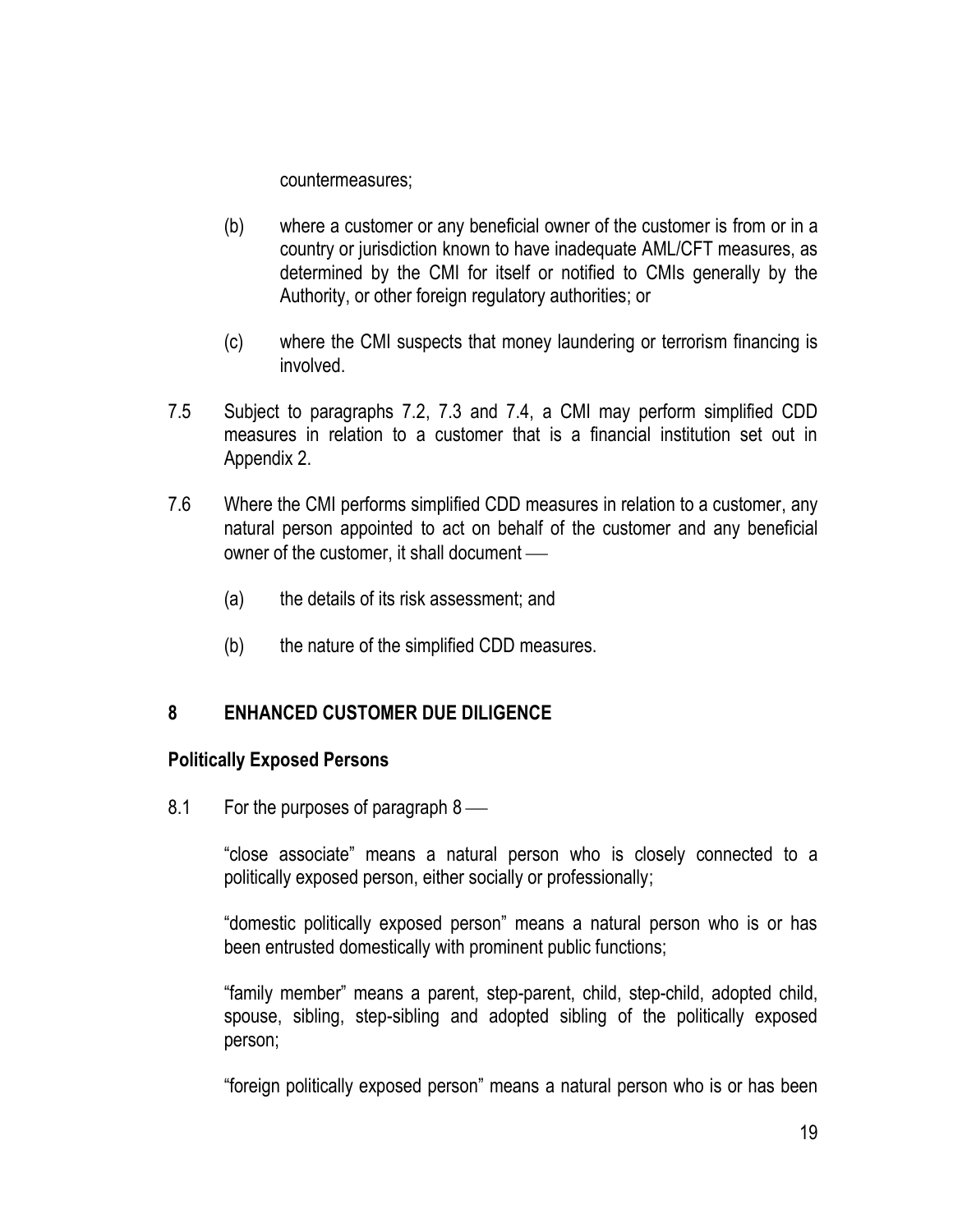entrusted with prominent public functions in a foreign country;

"international organisation" means an entity established by formal political agreements between member countries that have the status of international treaties, whose existence is recognised by law in member countries and which is not treated as a resident institutional unit of the country in which it is located;

"international organisation politically exposed person" means a natural person who is or has been entrusted with prominent public functions in an international organisation;

"politically exposed person" means a domestic politically exposed person, foreign politically exposed person or international organisation politically exposed person; and

"prominent public functions" includes the roles held by a head of state, a head of government, government ministers, senior civil or public servants, senior judicial or military officials, senior executives of state owned corporations, senior political party officials, members of the legislature and senior management of international organisations.

- 8.2 A CMI shall implement appropriate internal risk management systems, policies, procedures and controls to determine if a customer, any natural person appointed to act on behalf of the customer, any connected party of the customer or any beneficial owner of the customer is a politically exposed person, or a family member or close associate of a politically exposed person.
- 8.3 A CMI shall, in addition to performing CDD measures (specified in paragraph 6), perform at least the following enhanced CDD measures where a customer or any beneficial owner of the customer is determined by the CMI to be a politically exposed person, or a family member or close associate of a political exposed person under paragraph 8.2:
	- (a) obtain approval from the CMI's senior management to establish or continue business relations with the customer;
	- (b) establish, by appropriate and reasonable means, the source of wealth and source of funds of the customer and any beneficial owner of the customer; and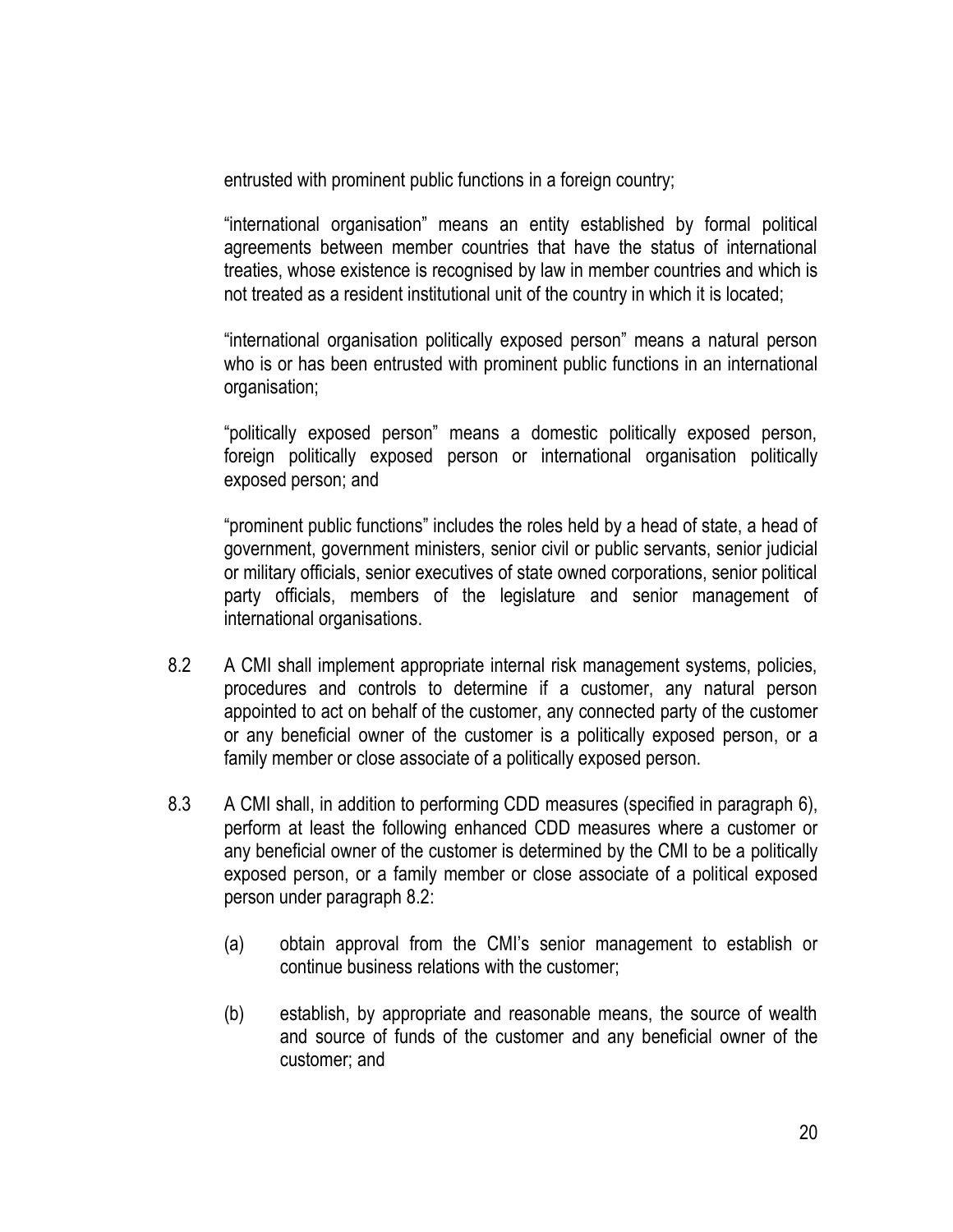- (c) conduct, during the course of business relations with the customer, enhanced monitoring of business relations with the customer. In particular, the CMI shall increase the degree and nature of monitoring of the business relations with and transactions for the customer, in order to determine whether they appear unusual or suspicious.
- 8.4 A CMI may adopt a risk-based approach in determining whether to perform enhanced CDD measures or the extent of enhanced CDD measures to be performed for
	- (a) domestic politically exposed persons, their family members and close associates;
	- (b) international organisation politically exposed persons, their family members and close associates; or
	- (c) politically exposed persons who have stepped down from their prominent public functions, taking into consideration the level of influence such persons may continue to exercise after stepping down from their prominent public functions, their family members and close associates,

except in cases where their business relations or transactions with the CMI present a higher risk for money laundering or terrorism financing.

### **Other Higher Risk Categories**

- 8.5 A CMI shall implement appropriate internal risk management systems, policies, procedures and controls to determine if business relations with or transactions for any customer present a higher risk for money laundering or terrorism financing.
- 8.6 For the purposes of paragraph 8.5, circumstances where a customer presents or may present a higher risk for money laundering or terrorism financing include the following:
	- (a) where a customer or any beneficial owner of the customer is from or in a country or jurisdiction in relation to which the FATF has called for countermeasures, the CMI shall treat any business relations with or transactions for any such customer as presenting a higher risk for money laundering or terrorism financing; and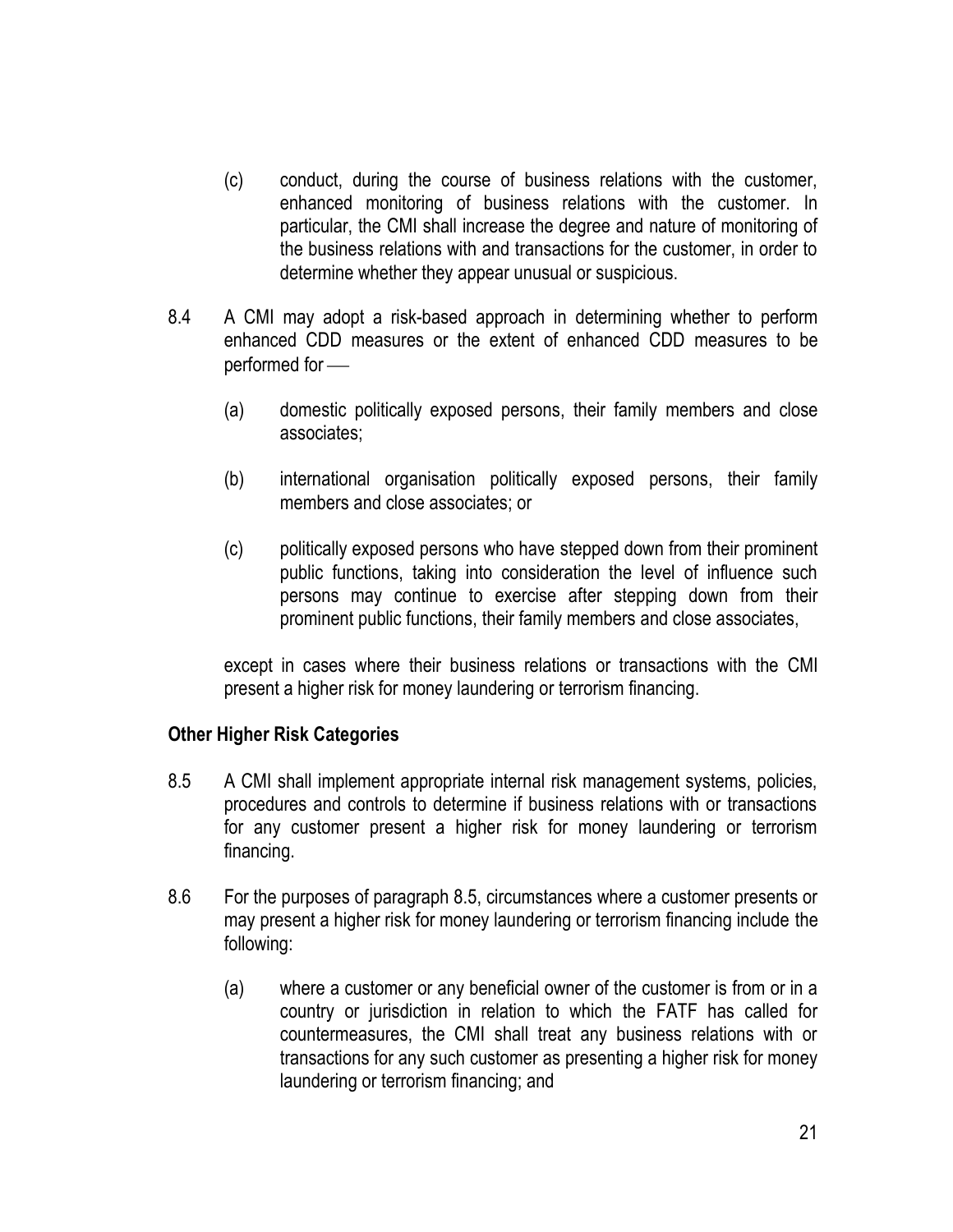- (b) where a customer or any beneficial owner of the customer is from or in a country or jurisdiction known to have inadequate AML/CFT measures, as determined by the CMI for itself or notified to CMIs generally by the Authority or other foreign regulatory authorities, the CMI shall assess whether any such customer presents a higher risk for money laundering or terrorism financing.
- 8.7 A CMI shall perform the appropriate enhanced CDD measures in paragraph 8.3 for business relations with or transactions for any customer
	- (a) who the CMI determines under paragraph 8.5; or
	- (b) the Authority or other relevant authorities in Singapore notify to the CMI,

as presenting a higher risk for money laundering or terrorism financing.

8.8 A CMI shall, in taking enhanced CDD measures to manage and mitigate any higher risks that have been identified by the CMI or notified to it by the Authority or other relevant authorities in Singapore, ensure that the enhanced CDD measures take into account the requirements of any laws, regulations or directions administered by the Authority, including but not limited to the regulations or directions issued by the Authority under section 27A of the MAS Act.

## **9 RELIANCE ON THIRD PARTIES**

- 9.1 For the purposes of paragraph 9, "third party" means
	- (a) a financial institution set out in Appendix 2;
	- (b) a financial institution which is subject to and supervised by a foreign authority for compliance with AML/CFT requirements consistent with standards set by the FATF (other than a holder of a money-changer's licence or a holder of a remittance licence, or equivalent licences);
	- (c) in relation to a CMI incorporated in Singapore, its branches, subsidiaries, parent entity, the branches and subsidiaries of the parent entity, and other related corporations; or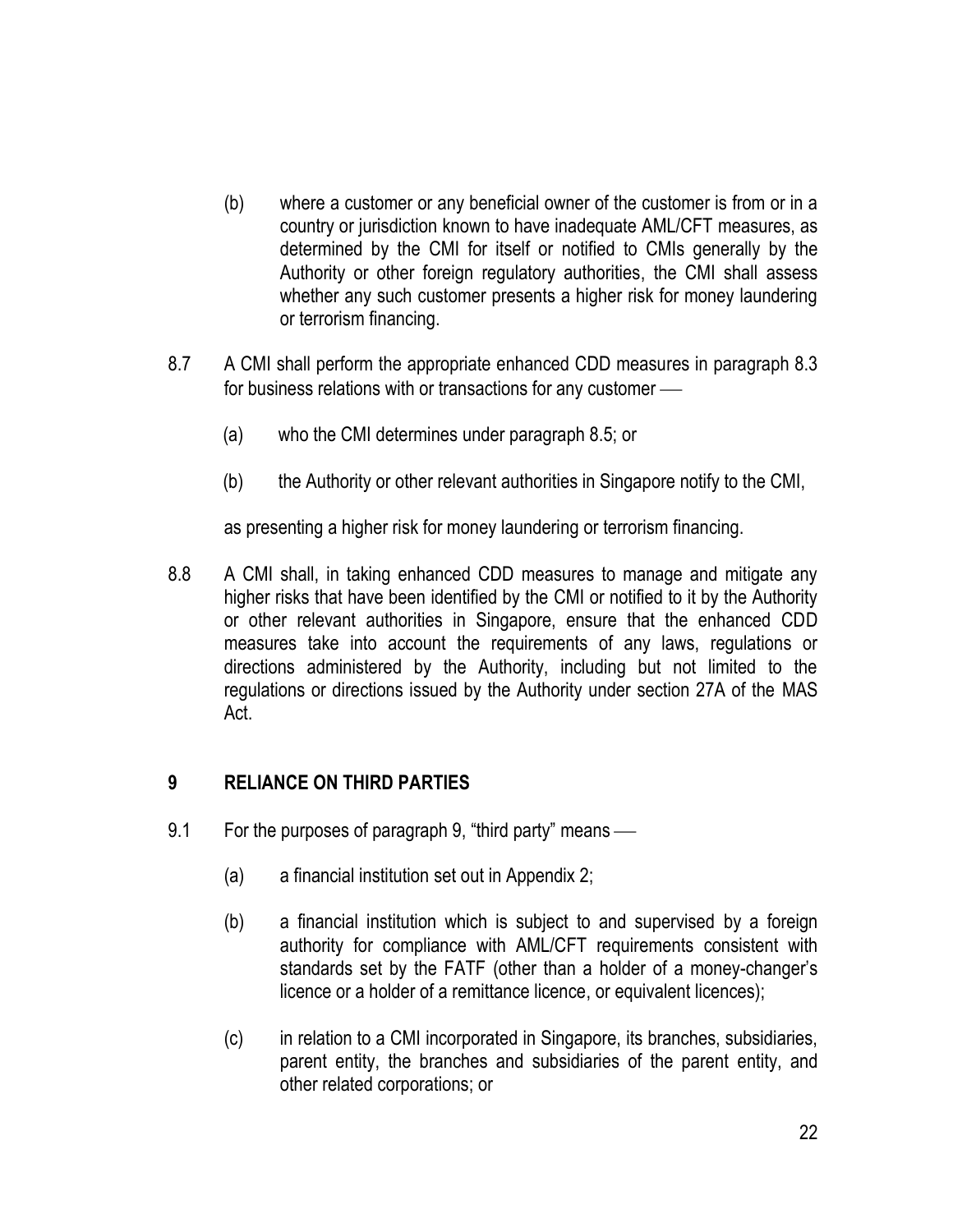- (d) in relation to a CMI incorporated outside Singapore, its head office, its parent entity, the branches and subsidiaries of the head office, the branches and subsidiaries of the parent entity, and other related corporations.
- 9.2 Subject to paragraph 9.3, a CMI may rely on a third party to perform the measures as required by paragraphs 6, 7 and 8 if the following requirements are met:
	- (a) the CMI is satisfied that the third party it intends to rely upon is subject to and supervised for compliance with AML/CFT requirements consistent with standards set by the FATF, and has adequate AML/CFT measures in place to comply with those requirements;
	- (b) the CMI takes appropriate steps to identify, assess and understand the money laundering and terrorism financing risks particular to the countries or jurisdictions that the third party operates in;
	- (c) the third party is not one which CMIs have been specifically precluded by the Authority from relying upon; and
	- (d) the third party is able and willing to provide, without delay, upon the CMI's request, any data, documents or information obtained by the third party with respect to the measures applied on the CMI's customer, which the CMI would be required or would want to obtain.
- 9.3 No CMI shall rely on a third party to conduct ongoing monitoring of business relations with customers.
- 9.4 Where a CMI relies on a third party to perform the measures as required by paragraphs 6, 7 and 8, it shall
	- (a) document the basis for its satisfaction that the requirements in paragraph 9.2(a) and (b) have been met, except where the third party is a financial institution set out in Appendix 2; and
	- (b) immediately obtain from the third party the CDD information which the third party had obtained.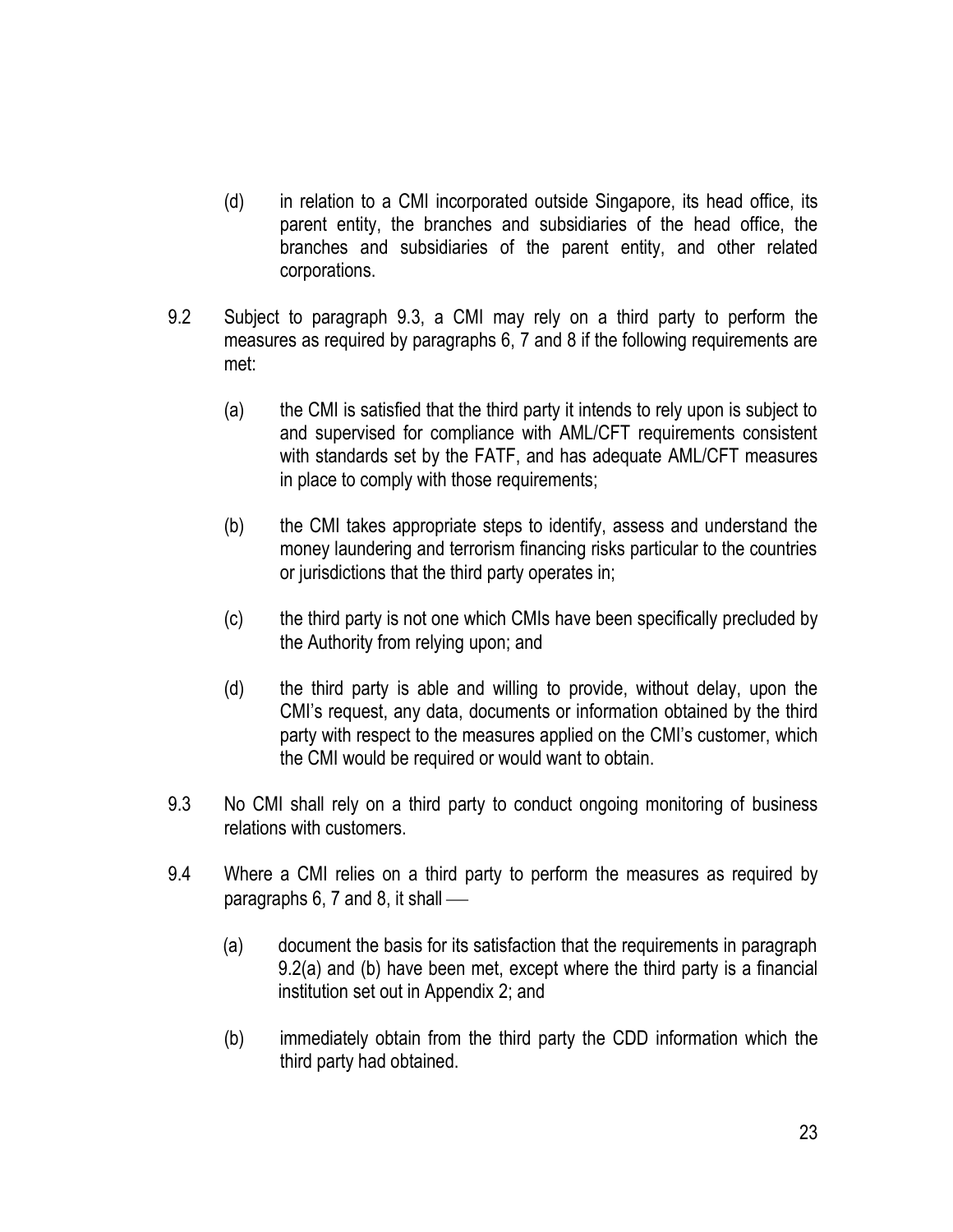9.5 For the avoidance of doubt, notwithstanding the reliance upon a third party, the CMI shall remain responsible for its AML/CFT obligations in this Notice.

### **10 CORRESPONDENT ACCOUNTS**

- 10.1 Paragraph 10 applies to a CMI when it provides correspondent account services in Singapore to a financial institution that is operating outside Singapore.
- 10.2 For the purposes of paragraph 10 —

"correspondent account services" means the provision of services under a crossborder relationship between a CMI and a respondent financial institution, in relation to any activity for which the CMI is regulated under the SFA, whether for that respondent financial institution as principal or for that respondent financial institution's customers;

"payable-through account" means an account maintained at the CMI by the respondent financial institution for the provision of correspondent account services, but which is accessible directly by a third party to effect transactions on its own behalf;

"respondent financial institution" means a financial institution, outside Singapore to which correspondent account services are provided; and

"shell financial institution" means a financial institution incorporated, formed or established in a country or jurisdiction where the financial institution has no physical presence and which is unaffiliated with a financial group that is subject to effective consolidated supervision.

- 10.3 A CMI in Singapore shall perform the following measures, in addition to CDD measures, when providing correspondent account services:
	- (a) assess the suitability of the respondent financial institution by taking the following steps:
		- (i) gather adequate information about the respondent financial institution to understand fully the nature of the respondent financial institution's business, including making appropriate inquiries on its management, its major business activities and the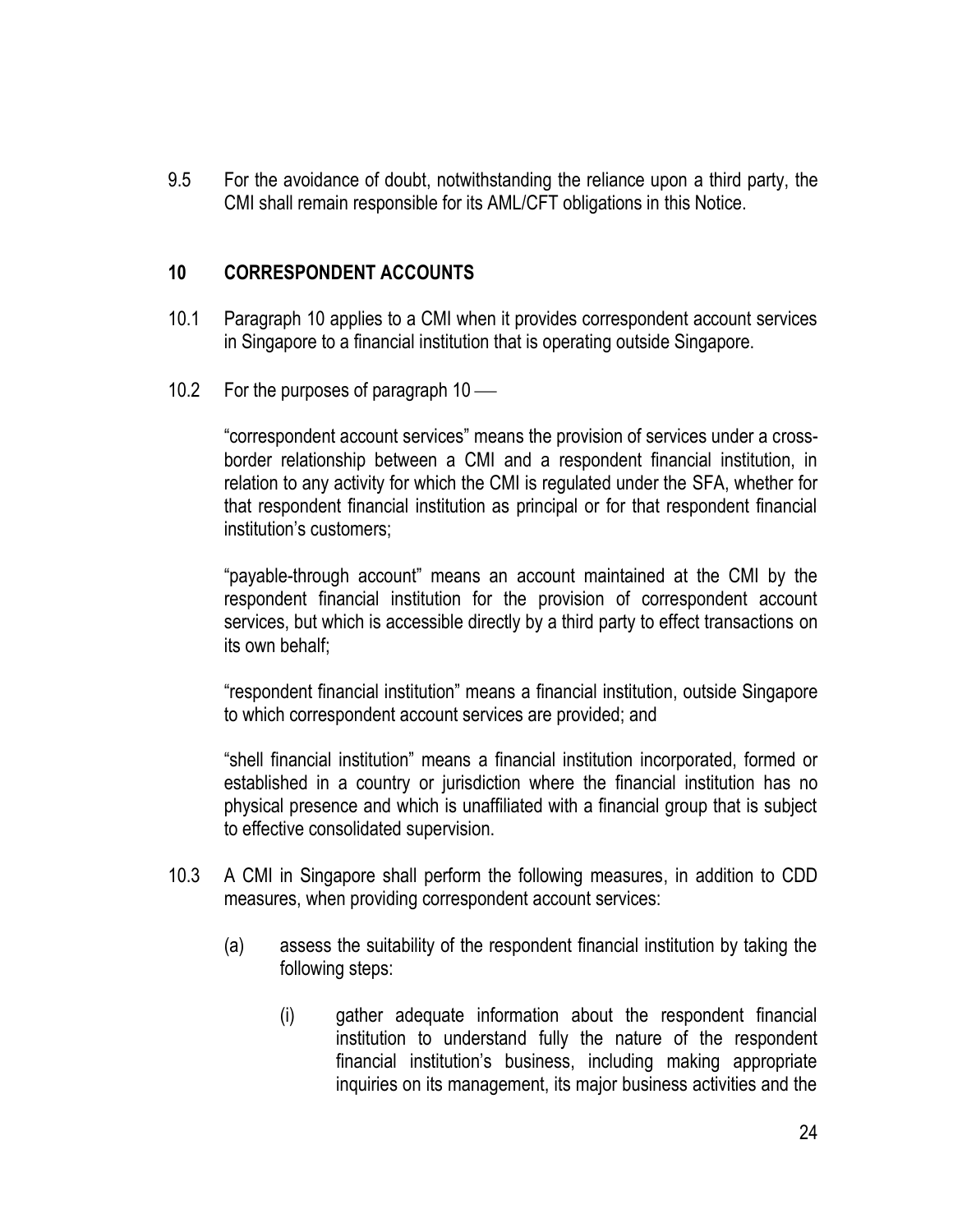countries or jurisdictions in which it operates;

- (ii) determine from any available sources the reputation of the respondent financial institution and the quality of supervision over the respondent financial institution, including whether it has been the subject of money laundering or terrorism financing investigation or regulatory action; and
- (iii) assess the respondent financial institution's AML/CFT controls and ascertain that they are adequate and effective, having regard to the AML/CFT measures of the country or jurisdiction in which the respondent financial institution operates;
- (b) clearly understand and document the respective AML/CFT responsibilities of the CMI and the respondent financial institution; and
- (c) obtain approval from the CMI's senior management before providing correspondent account services to a new financial institution.
- 10.4 Where the correspondent account services involve a payable-through account, the CMI shall be satisfied that
	- (a) the respondent financial institution has performed appropriate measures at least equivalent to those specified in paragraph 6 on the third party having direct access to the payable-through account; and
	- (b) the respondent financial institution is able to perform ongoing monitoring of its business relations with that third party and is willing and able to provide CDD information to the CMI upon request.
- 10.5 The CMI shall document the basis for its satisfaction that the requirements in paragraphs 10.3 and 10.4 are met.
- 10.6 No CMI shall enter into or continue correspondent account services relationship with another financial institution that does not have adequate controls against money laundering or terrorism financing activities, is not effectively supervised by the relevant authorities or is a shell financial institution.
- 10.7 A CMI shall also take appropriate measures when establishing a correspondent account services relationship, to satisfy itself that its respondent financial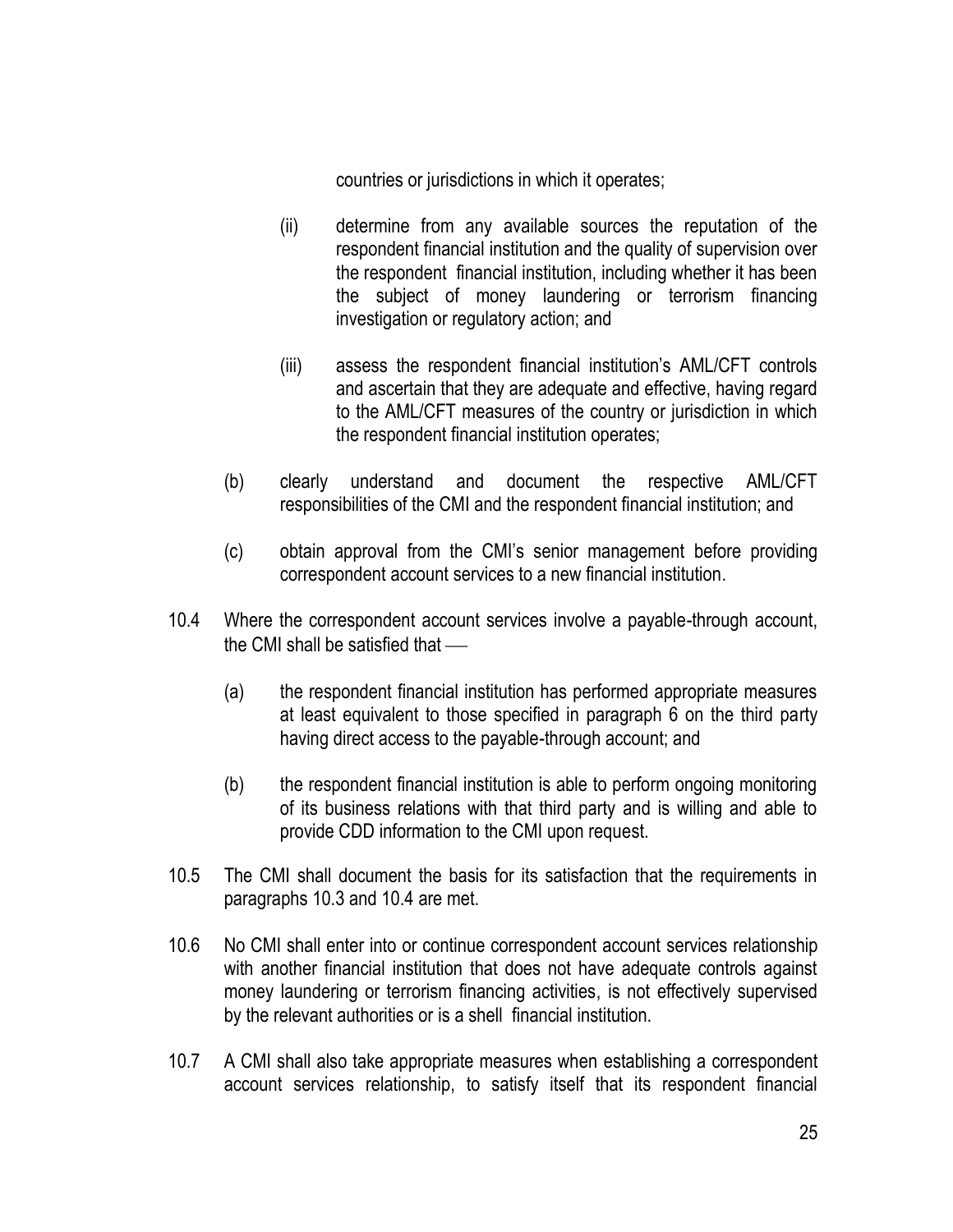institutions do not permit their accounts to be used by shell financial institutions.

## **11 RECORD KEEPING**

- 11.1 A CMI shall in relation to all data, documents and information that the CMI is required to obtain or produce to meet the requirements under this Notice, prepare, maintain and retain records of such data, documents and information.
- 11.2 A CMI shall perform the measures as required by paragraph 11.1 such that
	- (a) all requirements imposed by law (including this Notice) are met;
	- (b) any individual transaction undertaken by the CMI can be reconstructed (including the amount and type of currency involved) so as to provide, if necessary, evidence for prosecution of criminal activity;
	- (c) the Authority or other relevant authorities in Singapore and the internal and external auditors of the CMI are able to review the CMI's business relations, transactions, records and CDD information and assess the level of compliance with this Notice; and
	- (d) the CMI can satisfy, within a reasonable time or any more specific time period imposed by law or by the requesting authority, any enquiry or order from the relevant authorities in Singapore for information.
- 11.3 Subject to paragraph 11.5 and any other requirements imposed by law, a CMI shall, for the purposes of record retention under paragraphs 11.1 and 11.2, and when setting its record retention policies, comply with the following record retention periods:
	- (a) for CDD information relating to the business relations and transactions undertaken without an account being opened, as well as account files, business correspondence and results of any analysis undertaken, a period of at least 5 years following the termination of such business relations or completion of such transactions; and
	- (b) for data, documents and information relating to a transaction, including any information needed to explain and reconstruct the transaction, a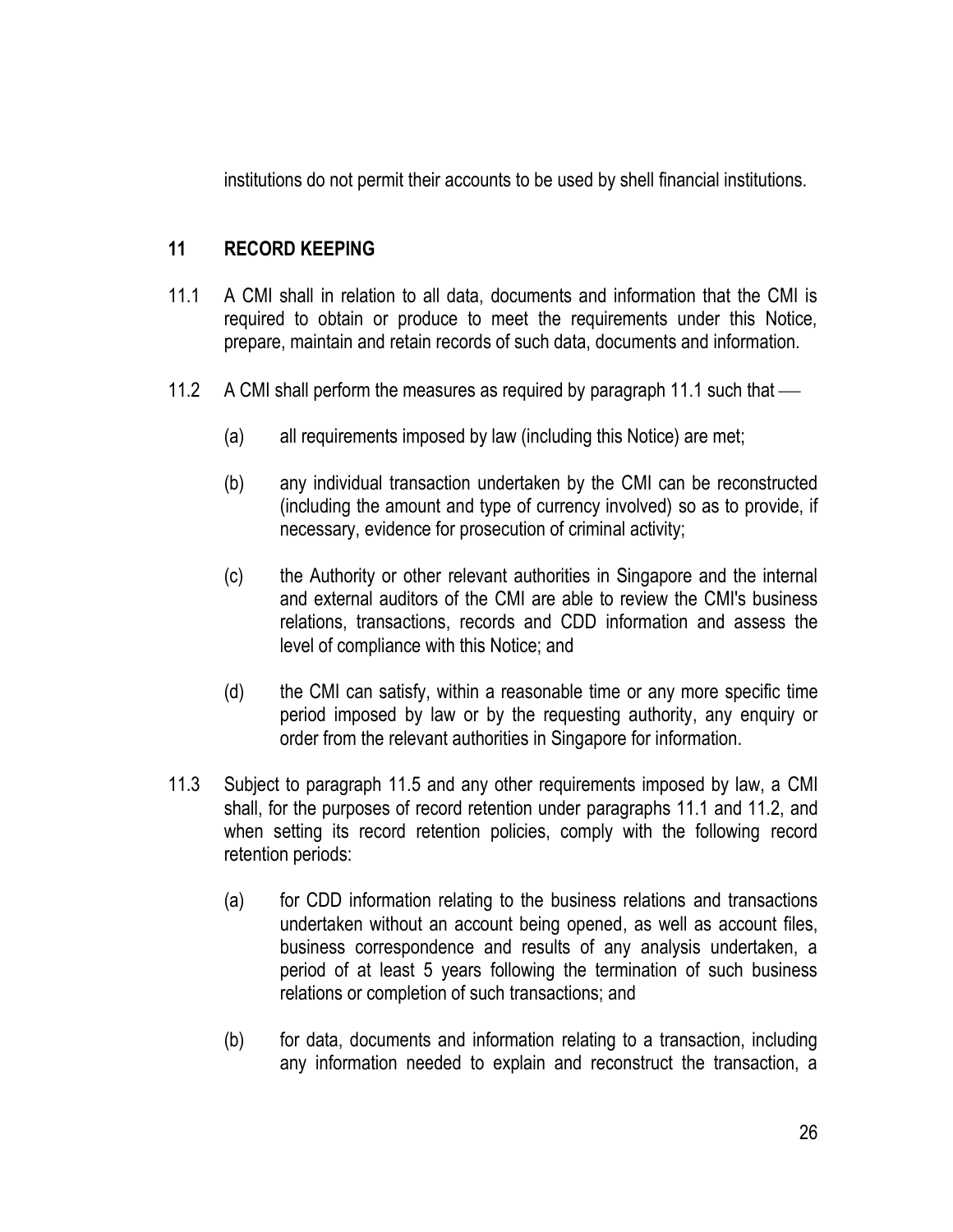period of at least 5 years following the completion of the transaction.

- 11.4 A CMI may retain data, documents and information as originals or copies, in paper or electronic form or on microfilm, provided that they are admissible as evidence in a Singapore court of law.
- 11.5 A CMI shall retain records of data, documents and information on all its business relations with or transactions for a customer pertaining to a matter which is under investigation or which has been the subject of an STR, in accordance with any request or order from STRO or other relevant authorities in Singapore.

### **12 PERSONAL DATA**

- 12.1 For the purposes of paragraph 12, "individual" means a natural person, whether living or deceased.
- 12.2 Subject to paragraph 12.3 and for the purposes of complying with this Notice, a CMI shall not be required to provide an individual customer, an individual appointed to act on behalf of a customer, an individual connected party of a customer or an individual beneficial owner of a customer, with
	- (a) any access to personal data about the individual that is in the possession or under the control of the CMI;
	- (b) any information about the ways in which the personal data of the individual under subparagraph (a) has been or may have been used or disclosed by the CMI; and
	- (c) any right to correct an error or omission of the personal data about the individual that is in the possession or under the control of the CMI.
- 12.3 A CMI shall, as soon as reasonably practicable, upon the request of an individual customer, an individual appointed to act on behalf of a customer, an individual connected party of a customer or an individual beneficial owner of a customer, provide the requesting individual with the right to
	- (a) access the following types of personal data of that individual, that is in the possession or under the control of the CMI: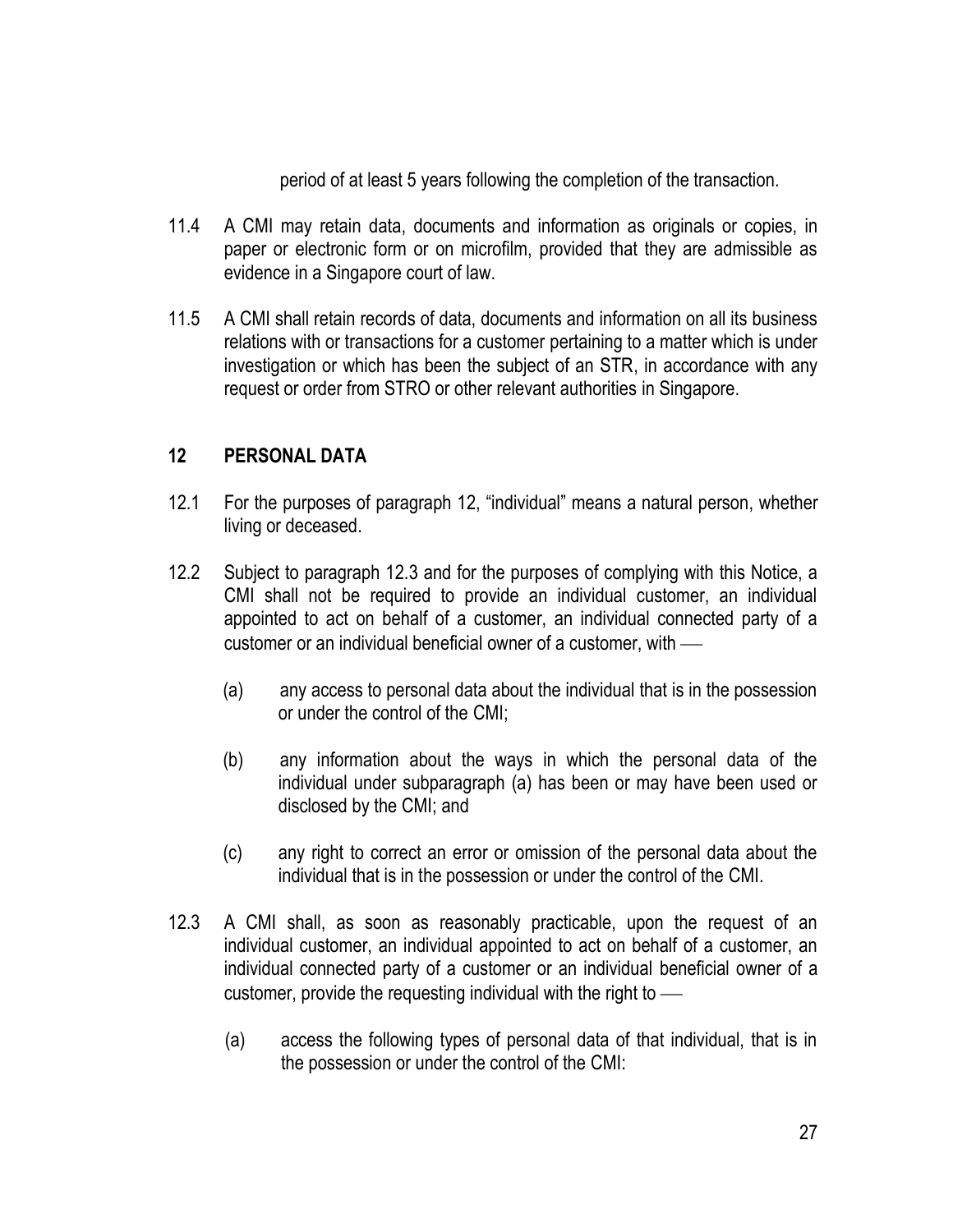- (i) his full name, including any alias;
- (ii) his unique identification number (such as an identity card number, birth certificate number or passport number);
- (iii) his residential address;
- (iv) his date of birth;
- (v) his nationality;
- (vi) subject to section 21(2) and (3) read with the Fifth Schedule to the Personal Data Protection Act 2012 (Act 26 of 2012), any other personal data of the respective individual provided by that individual to the CMI; and
- (b) subject to section 22(7) read with the Sixth Schedule to the Personal Data Protection Act, correct an error or omission in relation to the types of personal data set out in subparagraphs (a)(i) to (vi), provided the CMI is satisfied that there are reasonable grounds for such request.
- 12.4 For the purposes of complying with this Notice, a CMI may, whether directly or through a third party, collect, use and disclose personal data of an individual customer, an individual appointed to act on behalf of a customer, an individual connected party of a customer or an individual beneficial owner of a customer, without the respective individual's consent.

## **13 SUSPICIOUS TRANSACTIONS REPORTING**

- 13.1 A CMI shall keep in mind the provisions in the CDSA4 and in the TSOFA that provide for the reporting to the authorities of transactions suspected of being connected with money laundering or terrorism financing and implement appropriate internal policies, procedures and controls for meeting its obligations under the law, including the following:
	- (a) establish a single reference point within the organisation to whom all

 $\overline{a}$ <sup>4</sup> Please note in particular section 48 of the CDSA on tipping-off.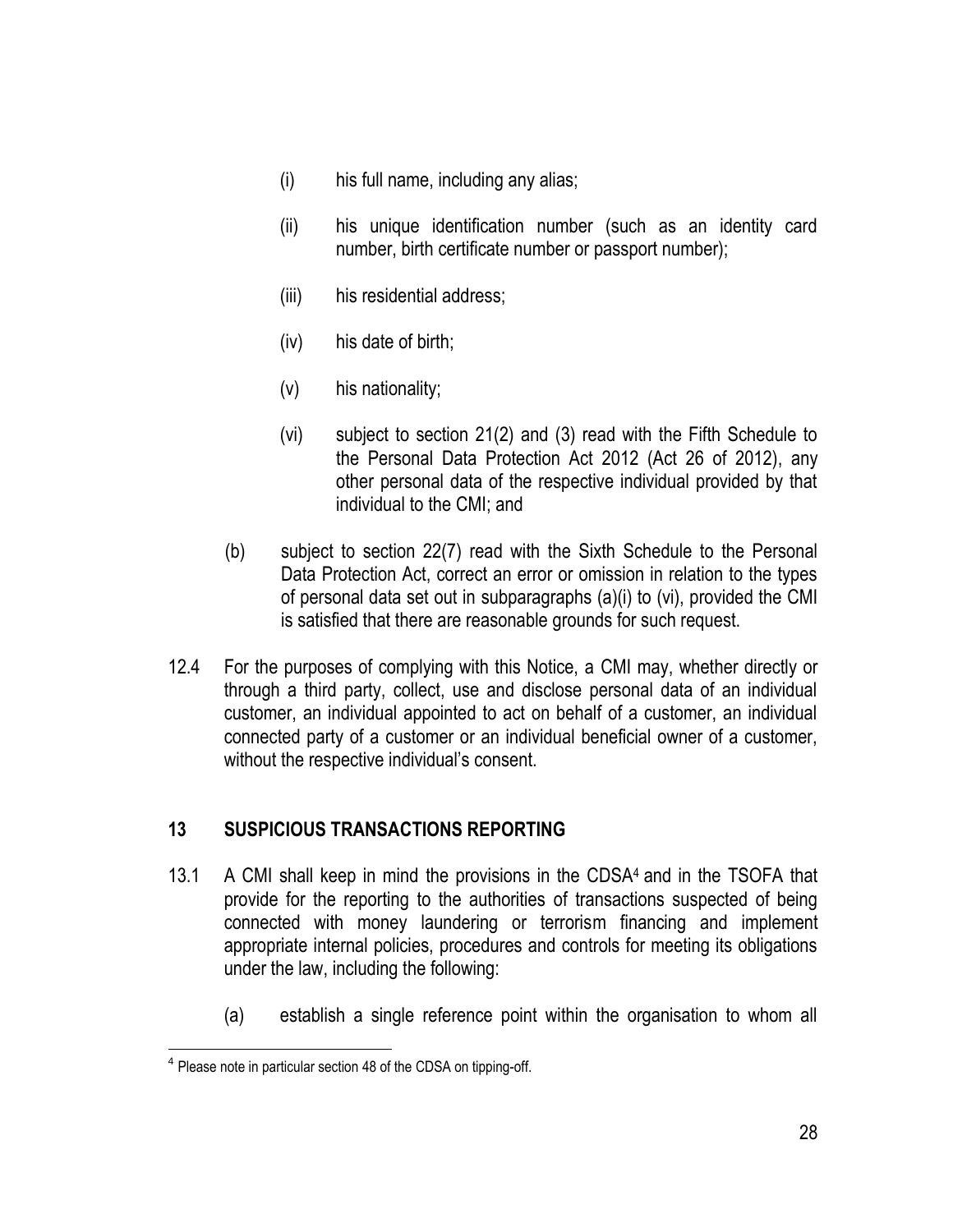employees, officers and representatives are instructed to promptly refer all transactions suspected of being connected with money laundering or terrorism financing, for possible referral to STRO via STRs; and

- (b) keep records of all transactions referred to STRO, together with all internal findings and analysis done in relation to them.
- 13.2 A CMI shall promptly submit reports on suspicious transactions (including attempted transactions), regardless of the amount of the transaction, to STRO, and extend a copy to the Authority for information.
- 13.3 A CMI shall consider if the circumstances are suspicious so as to warrant the filing of an STR and document the basis for its determination, including where
	- (a) the CMI is for any reason unable to complete the measures as required by paragraphs 6, 7 and 8; or
	- (b) the customer is reluctant, unable or unwilling to provide any information requested by the CMI, decides to withdraw a pending application to establish business relations or a pending transaction, or to terminate existing business relations.

13.4 Where a CMI forms a suspicion of money laundering or terrorism financing, and reasonably believes that performing any of the measures as required by paragraphs 6, 7 or 8 will tip-off a customer, a natural person appointed to act on behalf of the customer, a connected party of the customer or a beneficial owner of the customer, the CMI may stop performing those measures. The CMI shall document the basis for its assessment and file an STR.

## **14 INTERNAL POLICIES, COMPLIANCE, AUDIT AND TRAINING**

- 14.1 A CMI shall develop and implement adequate internal policies, procedures and controls, taking into consideration its money laundering and terrorism financing risks and the size of its business, to help prevent money laundering and terrorism financing and communicate these to its employees.
- 14.2 The policies, procedures and controls shall meet all requirements of this Notice.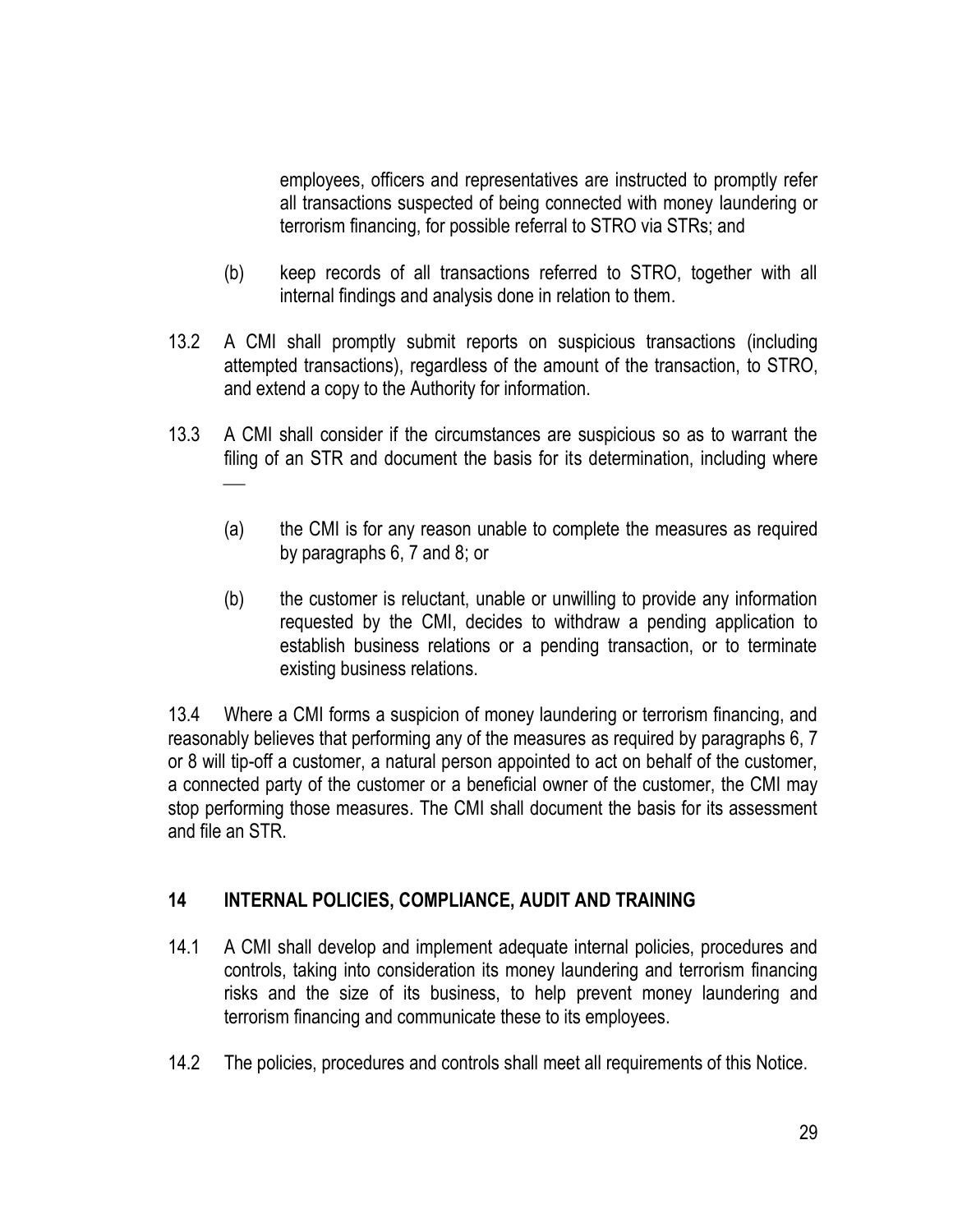### **Group Policy**

- 14.3 For the purposes of paragraphs 14.4 to 14.9, a reference to CMI means a CMI incorporated in Singapore.
- 14.4 A CMI shall develop a group policy on AML/CFT to meet all requirements of this Notice and extend this to all of its branches and subsidiaries in its financial group.
- 14.5 Where a CMI has a branch or subsidiary in a host country or jurisdiction
	- (a) in relation to which the FATF has called for countermeasures; or
	- (b) known to have inadequate AML/CFT measures, as determined by the CMI for itself, notified to CMIs generally by the Authority or other foreign regulatory authorities,

the CMI shall ensure that its group policy on AML/CFT is strictly observed by the management of that branch or subsidiary.

- 14.6 Subject to the CMI putting in place adequate safeguards to protect the confidentiality and use of any information that is shared, the CMI shall develop and implement group policies and procedures for its branches and subsidiaries within the financial group, to share information required for the purposes of CDD and for money laundering and terrorism financing risk management, to the extent permitted by the law of the countries or jurisdictions that its branches and subsidiaries are in.
- 14.7 Such policies and procedures shall include the provision, to the CMI's grouplevel compliance, audit, and AML/CFT functions, of customer, account, and transaction information from its branches and subsidiaries within the financial group, when necessary for money laundering and terrorism financing risk management purposes.
- 14.8 Where the AML/CFT requirements in the host country or jurisdiction differ from those in Singapore, the CMI shall require that the overseas branch or subsidiary apply the higher of the two standards, to the extent that the law of the host country or jurisdiction so permits.
- 14.9 Where the law of the host country or jurisdiction conflicts with Singapore law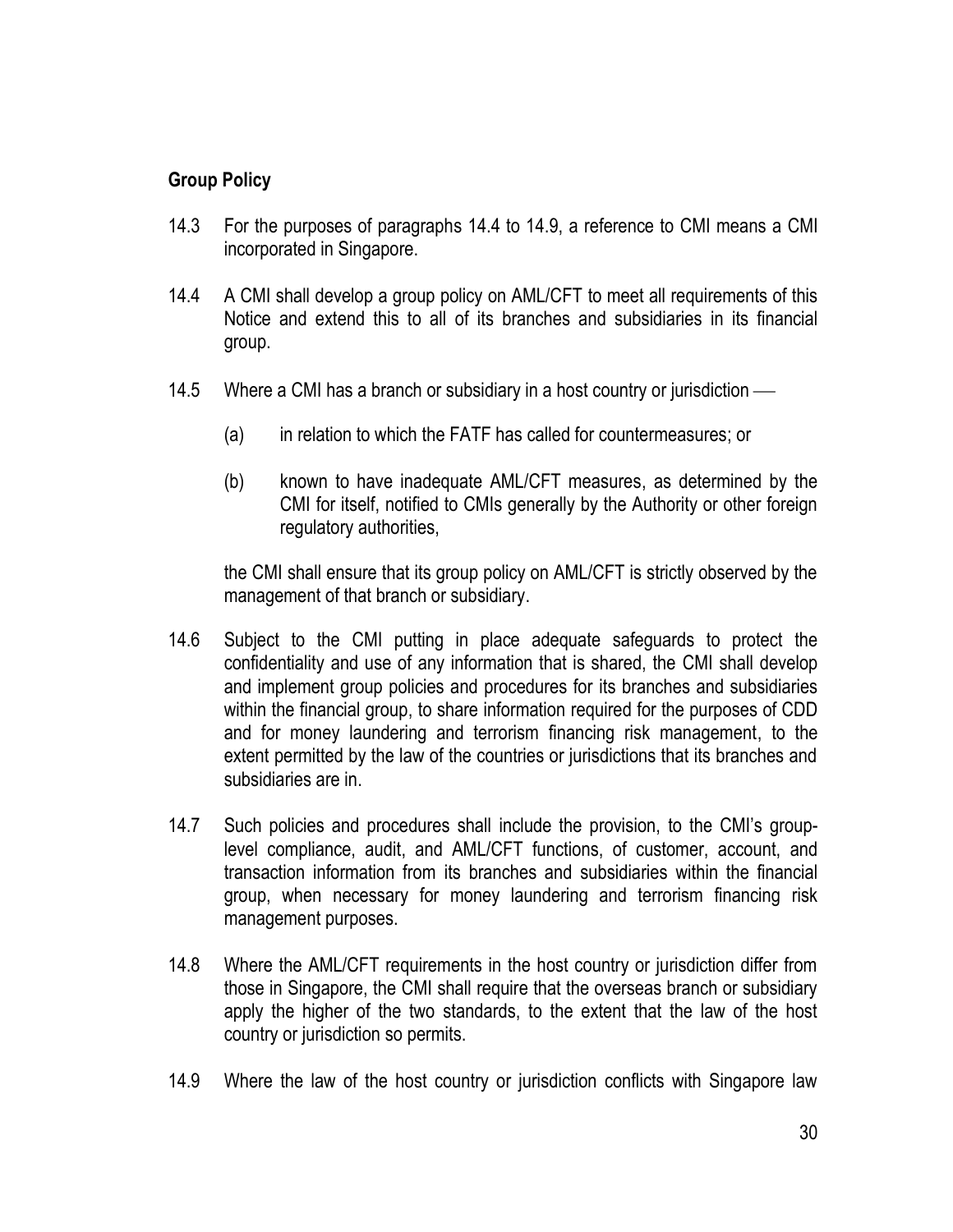such that the overseas branch or subsidiary is unable to fully observe the higher standard, the CMI shall apply additional appropriate measures to manage the money laundering and terrorism financing risks, report this to the Authority and comply with such further directions as may be given by the Authority.

#### **Compliance**

- 14.10 A CMI shall develop appropriate compliance management arrangements, including at least, the appointment of an AML/CFT compliance officer at the management level.
- 14.11 A CMI shall ensure that the AML/CFT compliance officer, as well as any other persons appointed to assist him, is suitably qualified and, has adequate resources and timely access to all customer records and other relevant information which he requires to discharge his functions.

#### **Audit**

14.12 A CMI shall maintain an audit function that is adequately resourced and independent, and that is able to regularly assess the effectiveness of the CMI's internal policies, procedures and controls, and its compliance with regulatory requirements.

### **Employee and Representative Hiring**

14.13 A CMI shall have in place screening procedures to ensure high standards when hiring employees, appointing officers and representatives.

### **Training**

- 14.14 A CMI shall take all appropriate steps to ensure that its employees, officers and representatives (whether in Singapore or elsewhere) are regularly and appropriately trained on
	- (a) AML/CFT laws and regulations, and in particular, CDD measures, detecting and reporting of suspicious transactions;
	- (b) prevailing techniques, methods and trends in money laundering and terrorism financing; and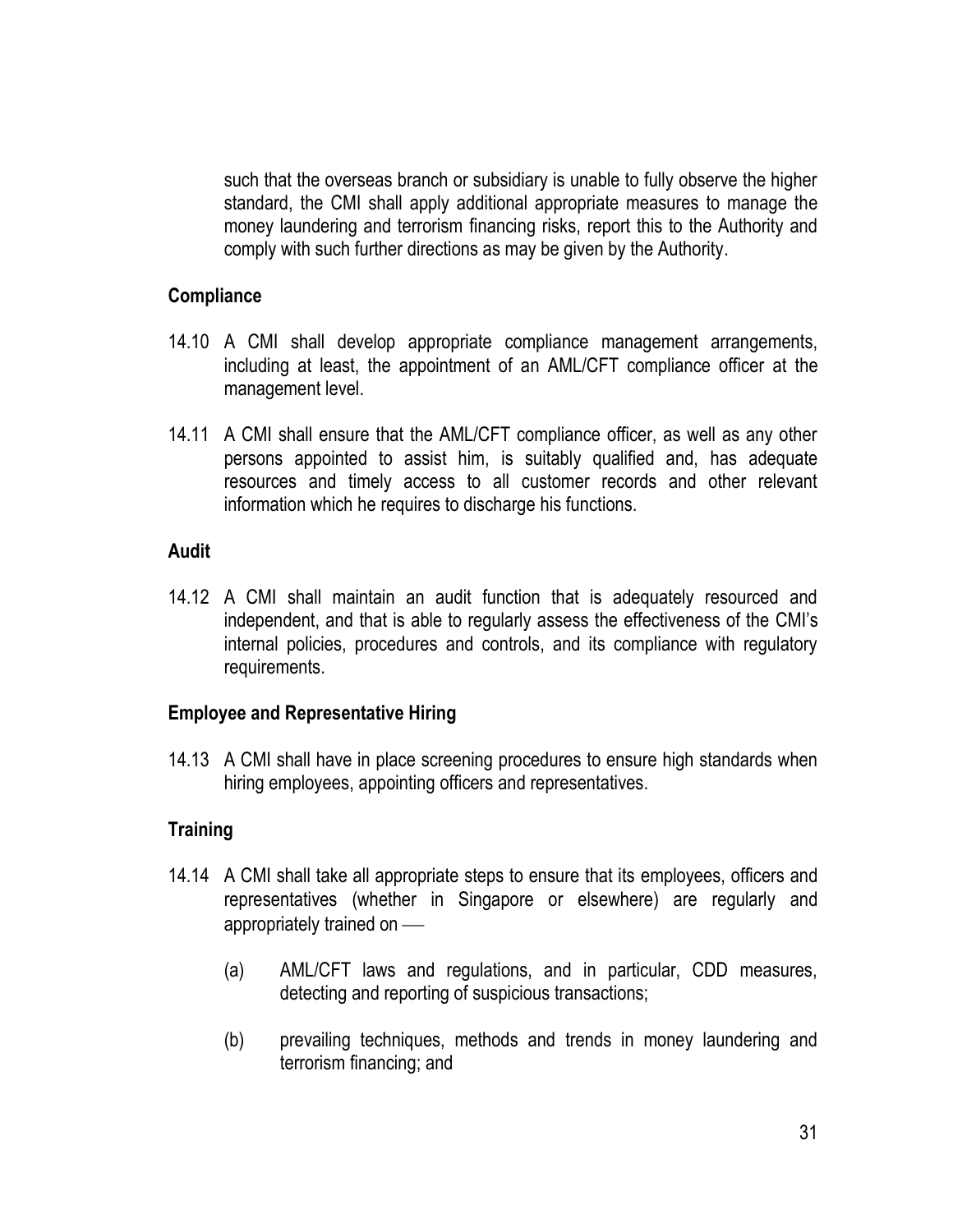(c) the CMI's internal policies, procedures and controls on AML/CFT and the roles and responsibilities of employees, officers and representatives in combating money laundering and terrorism financing.

Endnotes on History of Amendments

1. MAS Notice SFA04-N02 dated 2 July 2007 with effect from 2 July 2007. (a) MAS Notice SFA04-N02 (Amendment) 2009 with effect from 3 July 2009. (b) MAS Notice SFA04-N02 (Amendment) 2009 with effect from 2 December 2009. (c) MAS Notice SFA04-N02 (Amendment) 2012 with effect from 7 August 2012. (d) MAS Notice SFA04-N02 (Amendment) 2013 with effect from 23 January 2013.

(e) MAS Notice SFA04-N02 (Amendment) 2014 with effect from 1 July 2014.

- 2. MAS Notice SFA04-N02 dated 2July 2007 cancelled with effect from 24 May 2015.
- 3. MAS Notice SFA04-N02 dated 24 April 2015 with effect from 24 May 2015.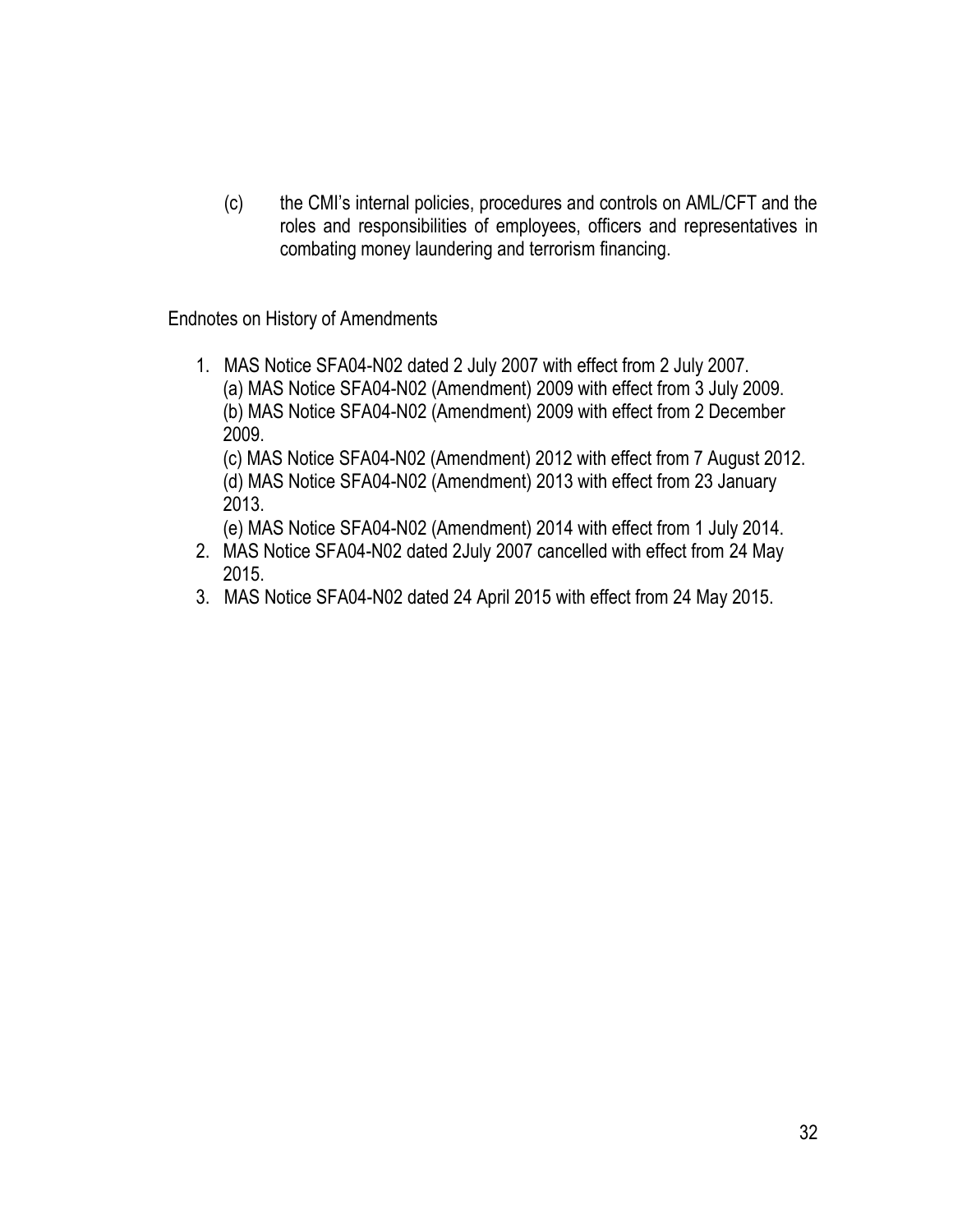# **Appendix 1**

- 1. Financial institutions that are licensed, approved, registered (including a fund management company registered under paragraph 5(1)(i) of the Second Schedule to the Securities and Futures (Licensing and Conduct of Business) Regulations (Rg. 10)) or regulated by the Authority but do not include
	- (a) holders of stored value facilities, as defined in section 2(1) of the Payment Systems (Oversight) Act (Cap. 222A); and
	- (b) a person (other than a person referred to in paragraphs 2 and 3) who is exempted from licensing, approval or regulation by the Authority under any Act administrated by the Authority, including a private trust company exempted from licensing under section 15 of the Trust Companies Act (Cap. 336) read with regulation 4 of the Trust Companies (Exemption) Regulations (Rg. 1).
- 2. Persons exempted under section 23(1)(f) of the Financial Advisers Act (Cap. 110) read with regulation 27(1)(d) of the Financial Advisers Regulations (Rg. 2).
- 3. Persons exempted under section 99(1)(h) of the Securities and Futures Act (Cap. 289) read with paragraph 7(1)(b) of the Second Schedule to the Securities and Futures (Licensing and Conduct of Business) Regulations.

Note: For the avoidance of doubt, the financial institutions set out in Appendix 2 fall within Appendix 1.